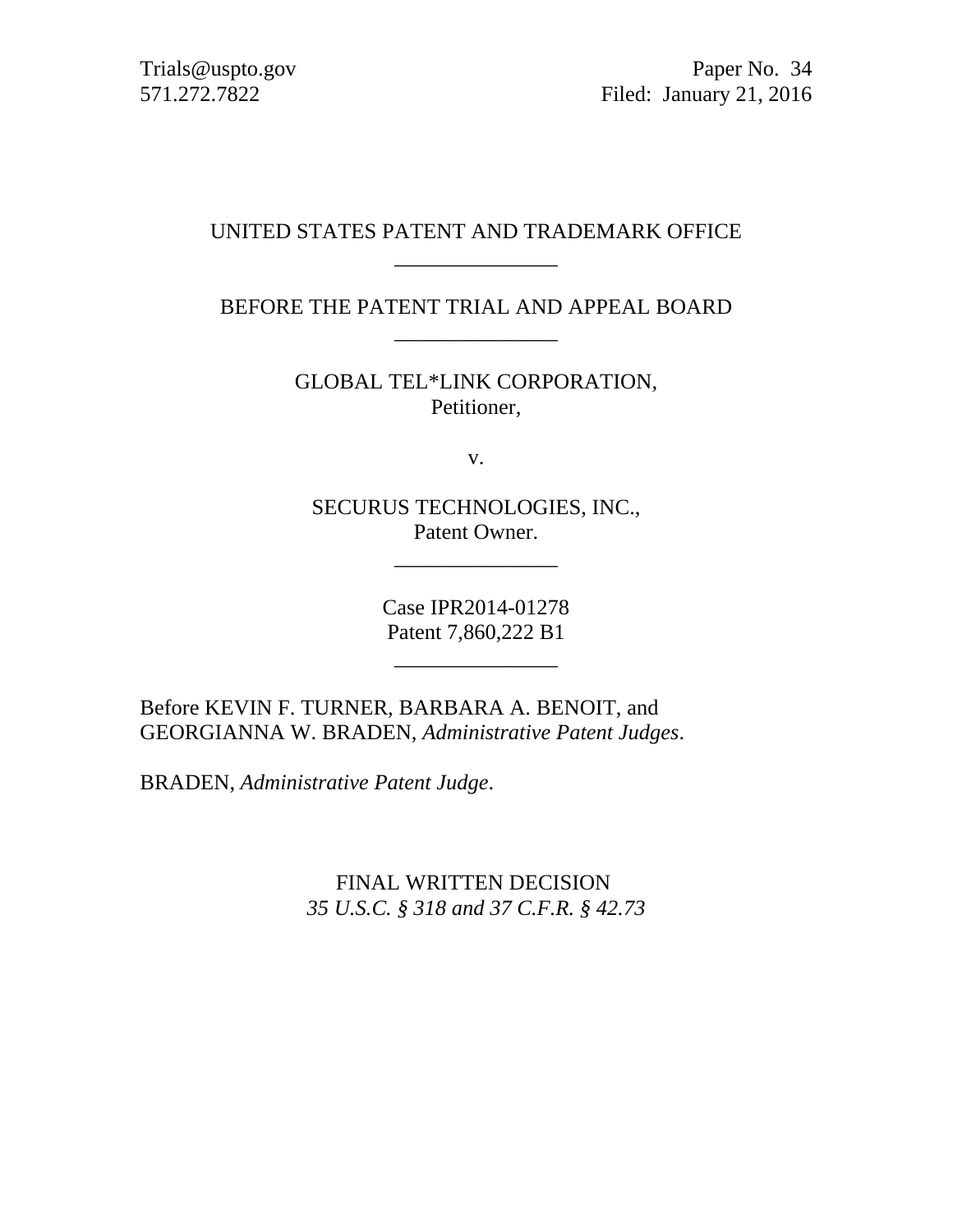## I. INTRODUCTION

We have jurisdiction to hear this *inter partes* review under 35 U.S.C. § 6(c), and this Final Written Decision is issued pursuant to 35 U.S.C. § 318(a) and 37 C.F.R. § 42.73. For the reasons that follow, we determine that Petitioner has shown by a preponderance of the evidence that claims 1– 36 of U.S. Patent No. 7,860,222 B1 (Ex. 1001, "the '222 patent") are unpatentable. We also determine that Patent Owner has not met its burden on its Motion to Amend regarding entry of proposed substitute claims 15– 20, and thus, we deny the Motion to Amend.

## *A. Procedural History*

l

Global Tel\*Link Corporation ("Petitioner") filed a Petition (Paper 1, "Pet.") to institute an *inter partes* review of claims 1–36 of the '222 patent pursuant to 35 U.S.C. § 311. Securus Technologies, Inc. ("Patent Owner") filed a Preliminary Response (Paper 9, "Prelim. Resp."). Pursuant to 35 U.S.C. § 314(a), we instituted an *inter partes* review of claims 1–36 as on the following grounds:

| <b>References</b>                | <b>Basis</b> | <b>Claims Challenged</b>                    |
|----------------------------------|--------------|---------------------------------------------|
| Brown <sup>1</sup>               | \$103        | 1, 3, 7–10, 14–19, 21, and $31–36$          |
| Brown and Gainsboro <sup>2</sup> | \$103        | $\vert 2, 11, 13, \text{ and } 22-30 \vert$ |
| Brown and Hong $\text{Kong}^3$   | \$103        |                                             |

<sup>&</sup>lt;sup>1</sup> US Patent Publication No. 2004/0081296 A1, Apr. 29, 2004 (filed Oct. 23, 2002) (Ex. 1007).

<sup>&</sup>lt;sup>2</sup> US Patent No. 6,064,963, May 16, 2000 (filed Dec. 17, 1997) (Ex. 1008).

<sup>3</sup> Human Rights Watch, *Hong Kong: Prison Conditions in 1997,* March 1, 1997, C905, Mar. 1, 1997 (Ex. 1009).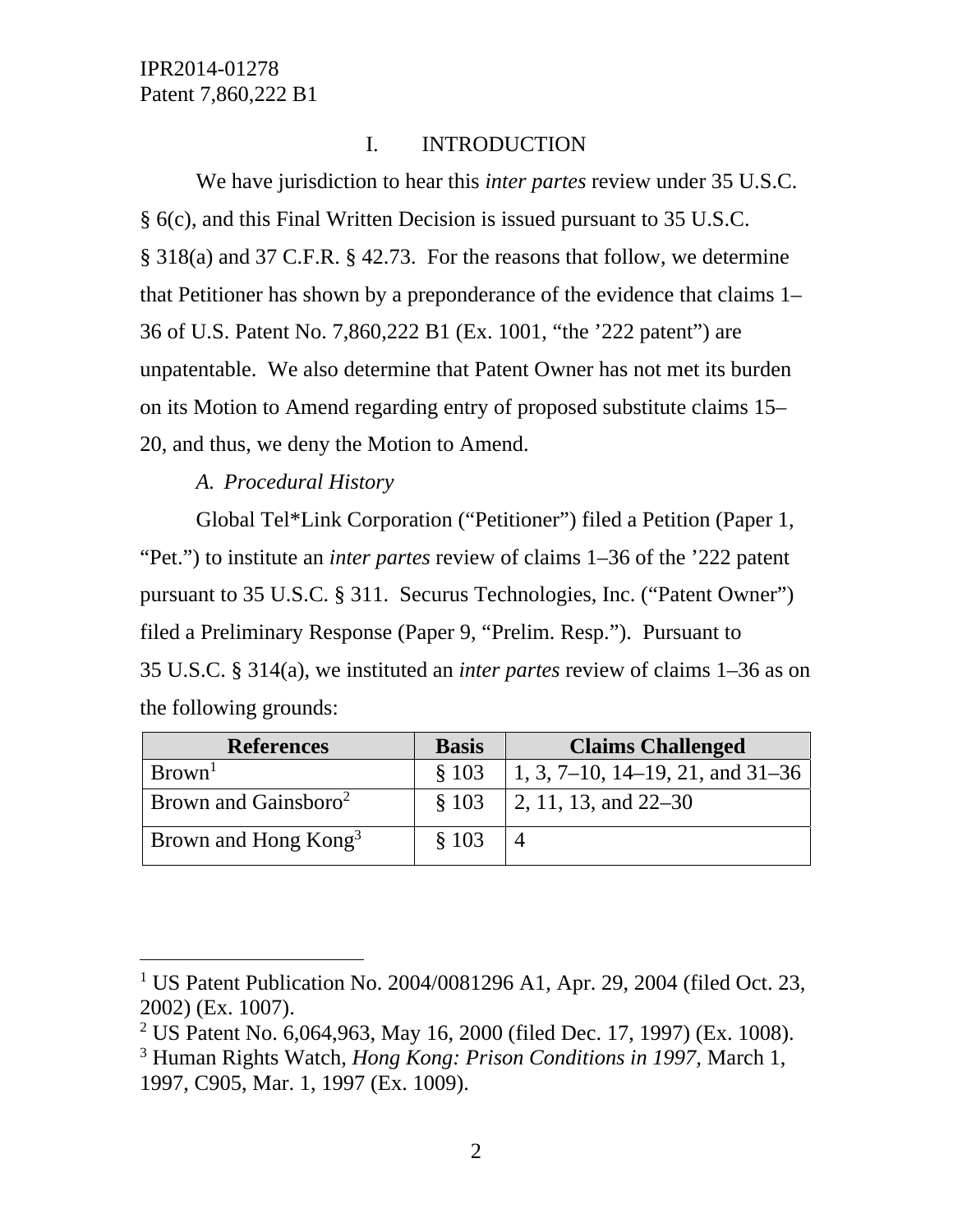| <b>References</b>                    | <b>Basis</b> | <b>Claims Challenged</b> |
|--------------------------------------|--------------|--------------------------|
| Brown and Mow <sup>4</sup>           | \$103        | 5                        |
| Brown and Pettay <sup>5</sup>        | \$103        | 6                        |
| Brown, Gainsboro, and<br>Johnson $6$ | \$103        | 12                       |
| Brown and Crites <sup>7</sup>        | \$103        | 20                       |
| Brown and Hodge <sup>8</sup>         | \$103        | 7, 9, and 16             |

*See* Paper 12 ("Dec. to Inst."), 25.

 $\overline{a}$ 

After institution of trial, Patent Owner filed a Patent Owner Response (Paper 19, "PO Resp."), to which Petitioner filed a Reply (Paper 24, "Reply").

In addition, Patent Owner also filed a Motion to Amend the Claims (Paper 21), to which Petitioner filed an Opposition (Paper 25). Patent Owner then filed a Reply to Petitioner's Opposition to the Motion to Amend the Claims. Paper 26.

An oral argument was held on October 27, 2015. A transcript of the oral argument is included in the record.<sup>9</sup> Paper 33, "Tr.".

<sup>4</sup> US Patent No. 6,668,045 B1, Dec. 23, 2003 (filed Oct. 30, 2000) (Ex. 1010).

<sup>5</sup> US Patent No. 7,191,133 B1, Mar. 13, 2007 (filed Feb. 15, 2001) (Ex. 1011).

<sup>6</sup> US Patent No. 6,141,406, Oct. 31, 2000 (filed May 30, 1997) (Ex. 1012). 7 US Patent Publication No. 2003/0126470 A1, July 3, 2003 (filed Dec. 23, 2002) (Ex. 1013).

<sup>8</sup> US Patent Publication No. 2004/0029564 A1, Feb. 12, 2004 (filed Aug. 8, 2002) (Ex. 1014).

<sup>&</sup>lt;sup>9</sup> The parties filed Objections to Demonstrative Exhibits. Papers 31, 32. In this Final Written Decision, we rely directly on the arguments presented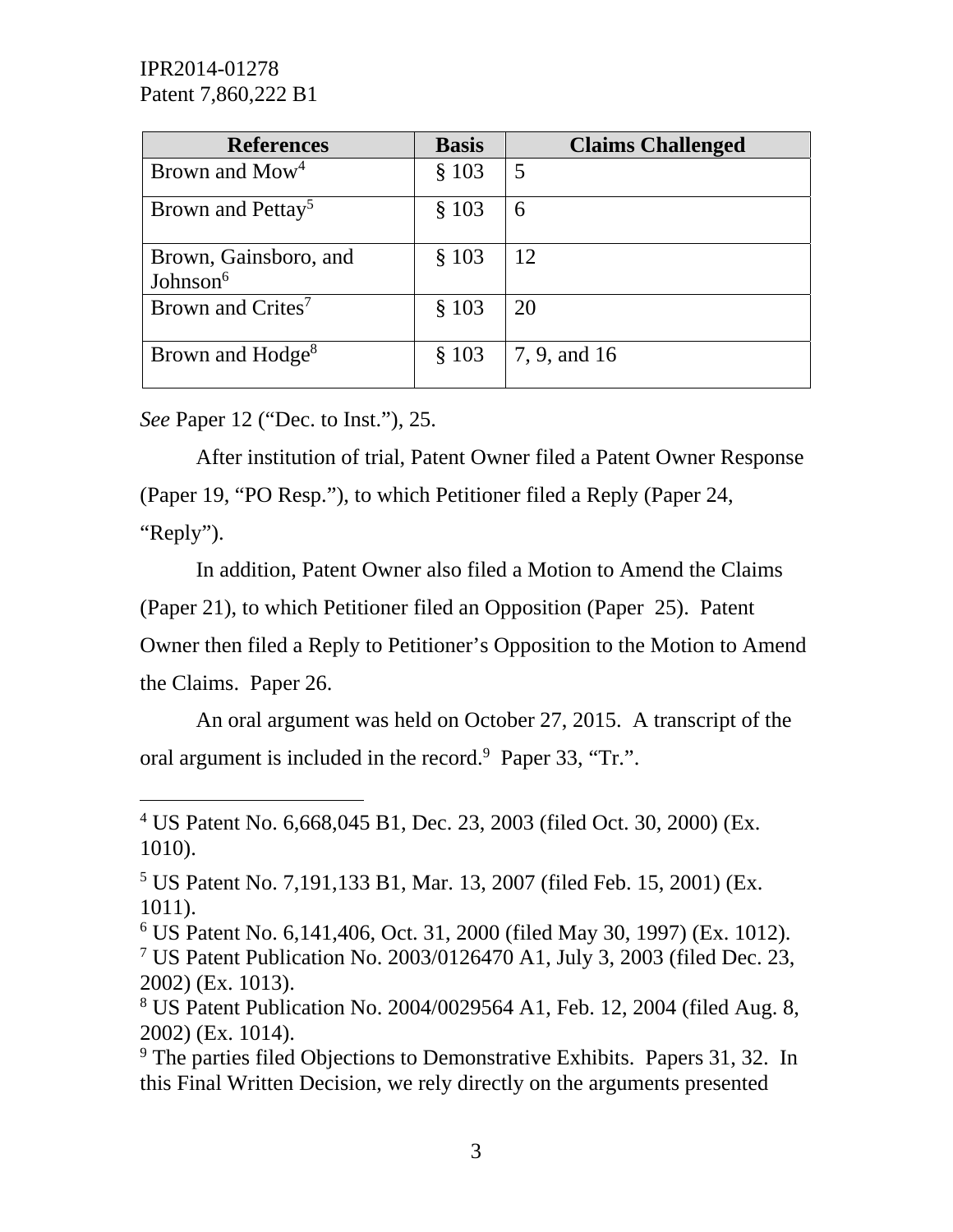## *B. Related Proceedings*

Petitioner informs us that the '222 patent is the subject of district court case *Securus Technologies, Inc. v. Global Tel\*Link Corporation,* 3:13-cv-03009 (N.D. Tex.). Pet. 2. Petitioner also informs us that the '222 patent is the subject of a petition for covered business method review, case CBM2014-00166, and of a concurrently-filed petition for *inter partes* review, case IPR2014-01282. *Id*.; Related Matters (Paper 6).

## *C. The '222 Patent*

 $\overline{a}$ 

The '222 patent discloses systems and methods for providing "an electronic based capability to locate, collect, compile, aggregate, distil, and/or report robust data." Ex. 1001, 3:2–4. Essentially, the '222 patent relates to information technology ("IT") management and the collection of data from networks that span a wide range of institutions, including correctional facilities, without regard to which jurisdiction the source of data belongs. *Id*. at 2:62–3:4.

One embodiment of the '222 patent provides an electronic-based capability to locate, collect, compile, aggregate, distil, and/or report robust data. *Id*. at 3:2–4. According to the '222 patent, data can be identified and harvested directly from the IT network, but the system also can spawn extended or indirect data identification, correlation, and/or harvesting of data, such as through recognizing crossing points or confluence of information aspects. *Id*. at 3:4–9. For example, an authorized person may

properly in the parties' briefs and the evidence of record. The demonstrative exhibits were only considered to the extent they are consistent with those arguments and evidence; therefore, the objections are overruled.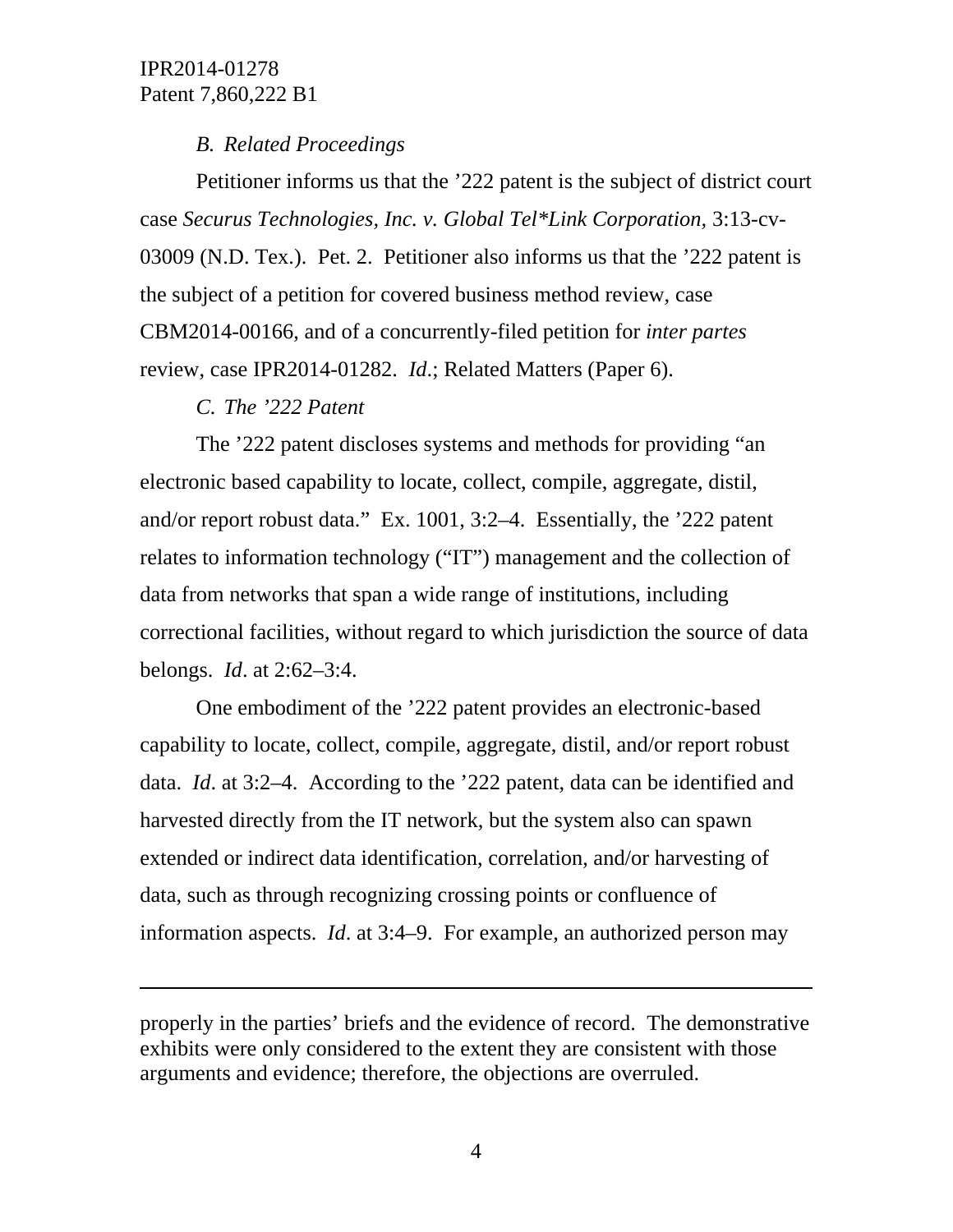perform a word search, e.g., using speech to text technology, across conversations provided via a plurality of call processing systems to identify a confluence or intersection of information beyond that possible with typical investigative tools. *Id*. at 3:35–40. An authorized person also may utilize such systems and methods to perform a national number search to look across a plurality of controlled environment facilities and determine if there are common telephone numbers (or other addresses, e.g., e-mail addresses, physical addresses, and the like) contacted by residents of different controlled environment facilities. *Id*. at 3:40–46.

In other embodiments of the '222 patent, an authorized user may have access to a phone call in real-time, so that in addition to having access to call recordings and call detail records, the authorized user may be able to monitor a live call. *Id*. at 3:56–61. An authorized person also may be able to listen to the call in progress, himself being muted from the call (such as to prevent the calling party and/or calling party being alerted to the monitoring by background noise associated with the investigator). *Id*. at 4:7–11. The authorized person may be provided various controls with respect to the monitored call, such as particular dual-tone multiple frequency ("DTMF") inputs to control switching from monitoring only (investigator muted) to barging into the call (investigator in duplex communication with one or more parties to the call), disconnecting the call between one or more of the parties to the call, marking positions in the call with "bookmarks" or tags for locating later in the call recording, and disconnecting the investigator from the call. *Id*. at 4:11–19. Various bookmarks may be defined by an investigator, such as by associating particular DTMF inputs with particular notations (e.g., threat, keyword, person of interest, investigator notation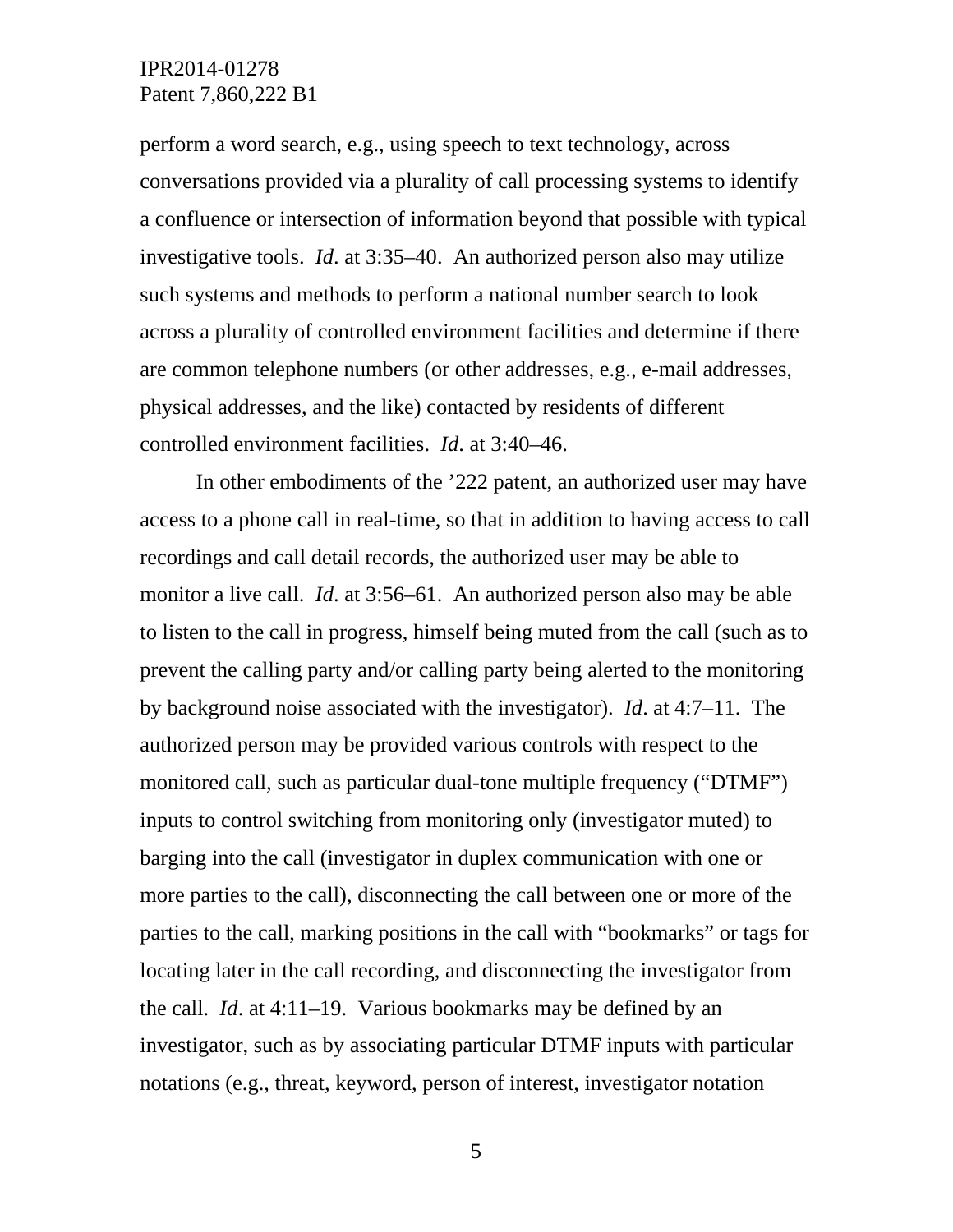appended, and the like). *Id*. at 4:19–23. In addition to such bookmarks, an authorized person is able to append investigator notations, such as voice and/or text notes, to a recorded monitored call. *Id*. at 4:23–25.

The authorized person is provided with a graphical user interface to review recorded monitored calls in order to visualize where bookmarks and/or notes are appended with respect to the monitored call. *Id*. at 4:26–30. According to the '222 patent, the graphical user interface, such as the one illustrated in Figure 8 below, can be a webpage with access to one or more databases. *Id*. at 30:34–52.





### *D. Illustrative Claims*

As noted above, an *inter partes* review was instituted as to claims 1– 36 of the '222 patent, of which claims 1 and 21 are the only independent claims. Claims 1 and 21 are illustrative of the challenged claims and are reproduced below (with paragraphing):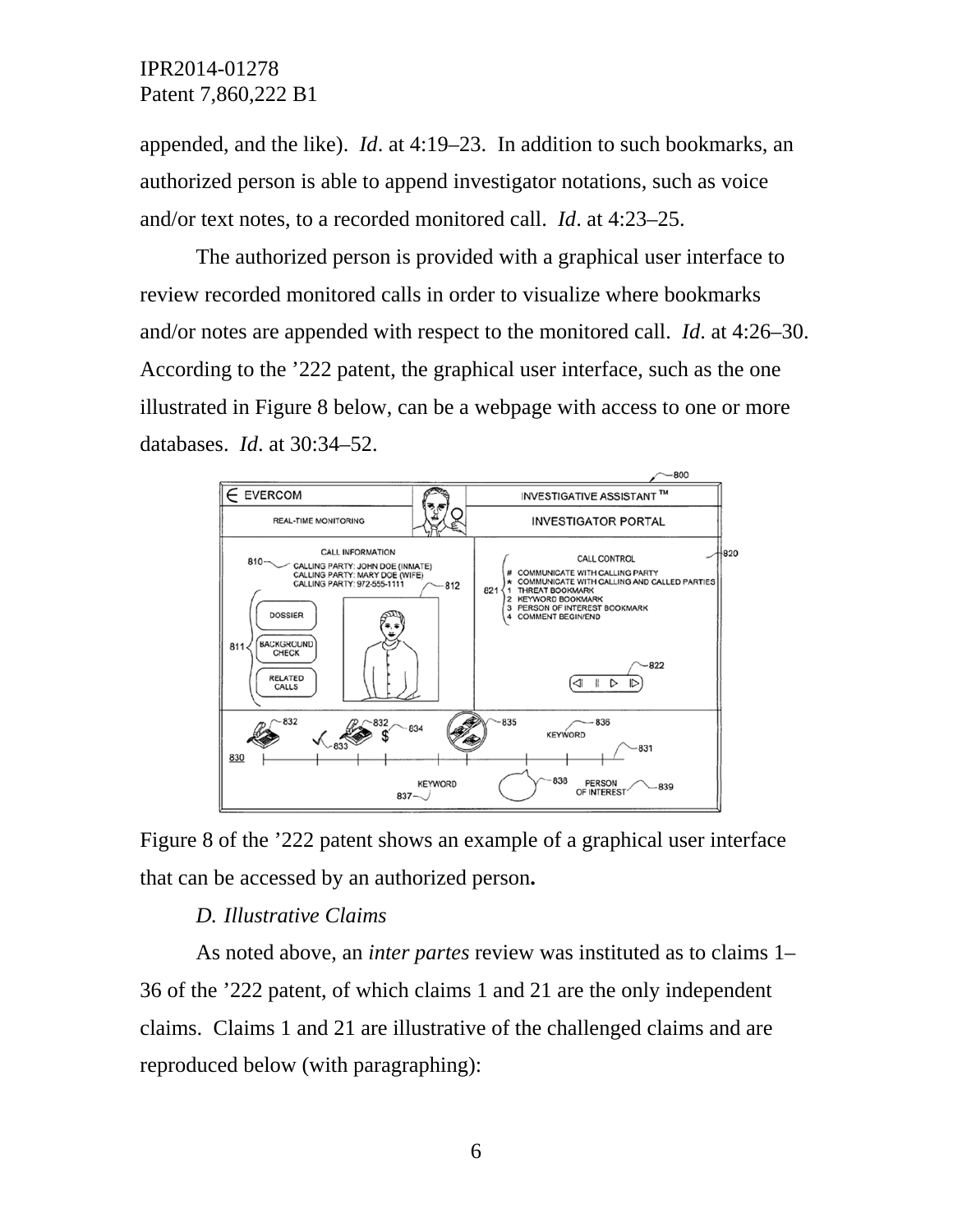- 1. A system comprising:
- a communication services module operable to provide communications between individuals; and
- an investigative tools module in communication with said communication service module operable to allow a user to monitor said communications between individuals and to place event identifiers in association with said communications between individuals, said event identifiers comprise a plurality of bookmarks representing different events of interest; and
- said investigative tools module comprises a word search module to identify particular words within said communications between individuals and place event identifiers in association therewith.

Ex. 1001, 34:8–21.

21. A method comprising:

providing communications between individuals;

recording said communications between individuals;

- monitoring said communications between individuals, said monitoring comprises logic of a call processing system analyzing content of said communications between individuals; and
- placing a plurality of event identifiers in association with a recorded one of said communications between individuals based upon events detected by said monitoring.

*Id.* at 35:26–35.

### II. DISCUSSION

### *A. Claim Construction*

In an *inter partes* review, claim terms in an unexpired patent are interpreted according to their broadest reasonable construction in light of the specification of the patent in which they appear. 37 C.F.R. § 42.100(b); *see also In re Cuozzo Speed Techs., LLC*, 793 F.3d 1268, 1275–79 (Fed. Cir.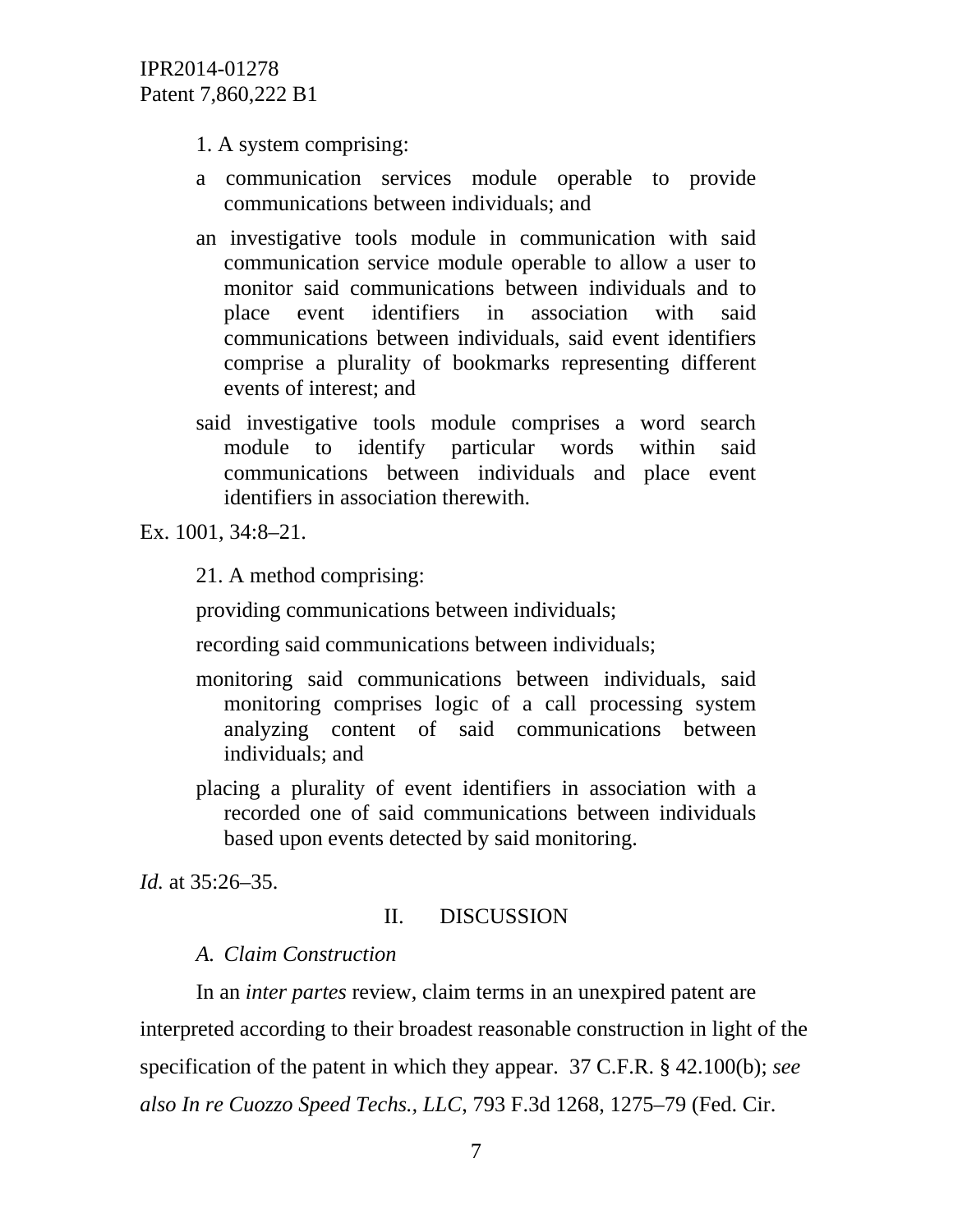2015 ("Congress implicitly approved the broadest reasonable interpretation standard in enacting the AIA," and "the standard was properly adopted by PTO regulation."). Under that standard, and absent any special definitions, we give claim terms their ordinary and customary meaning, as would be understood by one of ordinary skill in the art at the time of the invention. *In re Translogic Tech., Inc.*, 504 F.3d 1249, 1257 (Fed. Cir. 2007).

In the Decision to Institute, we construed "logic of a call processing system," which is recited in claim 21. *See* Dec. to Inst. 8–10. During the course of the trial, neither party challenged our construction of this claim term. PO Resp. 5; Tr. 6:9–10. We see no reason to alter the construction as set forth in the Decision to Institute, and we incorporate our previous analysis for purposes of this decision. Therefore, for the reasons set forth in the Decision to Institute, we find the broadest reasonable construction of "logic of a call processing system" encompasses automated processes performed using logic elements and does not encompass processes performed solely by human action.

All other claim terms are given their plain and ordinary meaning.

### *B. Principles of Law*

To prevail in its challenges to the patentability of the claims, a petitioner must establish facts supporting its challenges by a preponderance of the evidence. 35 U.S.C. § 316(e); 37 C.F.R. § 42.1(d). A claim is unpatentable under 35 U.S.C. § 103(a) if the differences between the subject matter sought to be patented and the prior art are such that the subject matter as a whole would have been obvious at the time the invention was made to a person having ordinary skill in the art to which said subject matter pertains. *KSR Int'l Co. v. Teleflex Inc.*, 550 U.S. 398, 406 (2007). The question of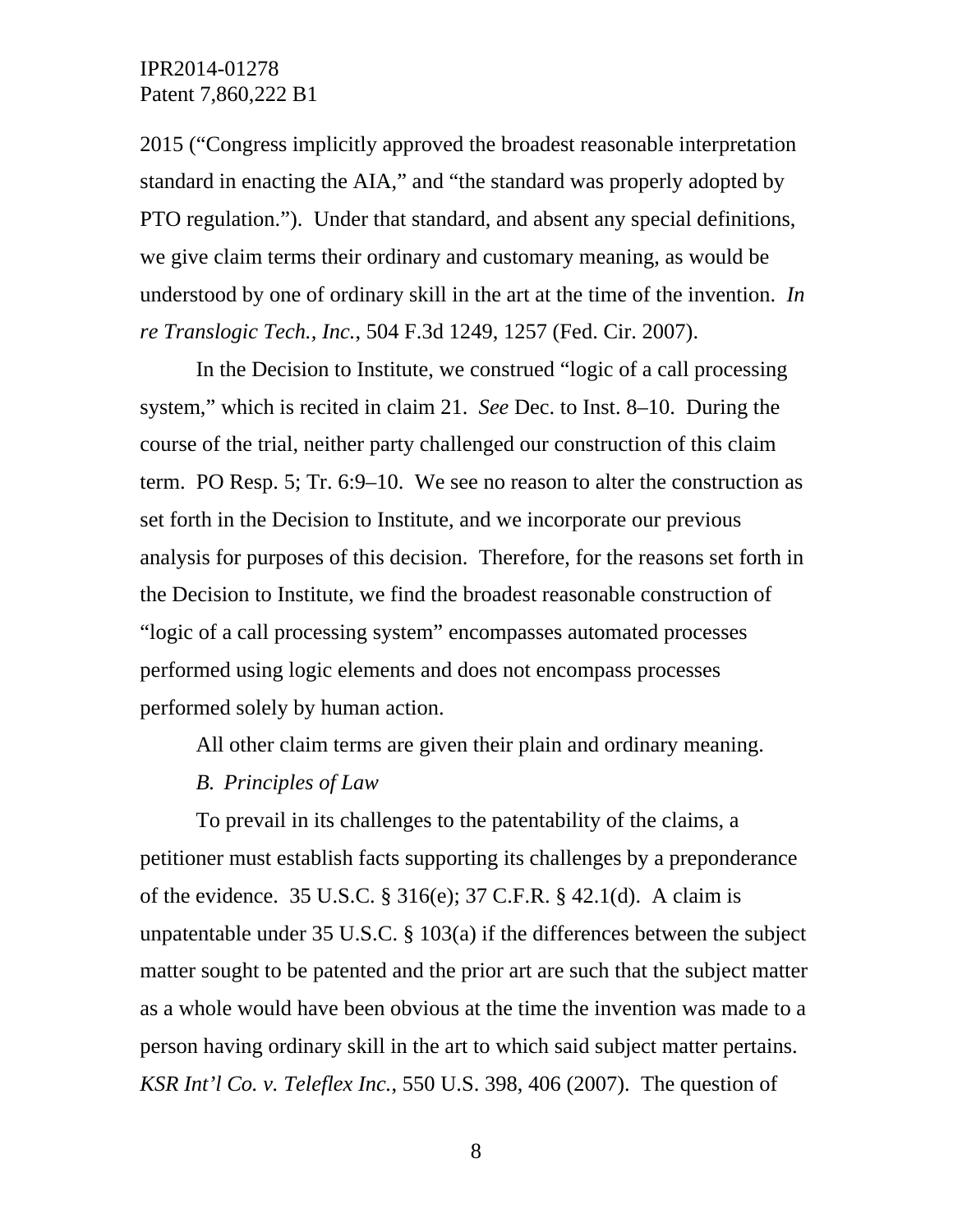obviousness is resolved on the basis of underlying factual determinations, including: (1) the scope and content of the prior art; (2) any differences between the claimed subject matter and the prior art; (3) the level of skill in the art; and (4) objective evidence of nonobviousness, i.e., secondary considerations. *See Graham v. John Deere Co.*, 383 U.S. 1, 17–18 (1966).

We analyze the instituted grounds of unpatentability in accordance with the above-stated principles.

#### *C. Level of Ordinary Skill in the Art*

In determining whether an invention would have been obvious at the time it was made, we consider the level of ordinary skill in the pertinent art at the time of the invention. *Graham*, 383 U.S. at 17. "The importance of resolving the level of ordinary skill in the art lies in the necessity of maintaining objectivity in the obviousness inquiry." *Ryko Mfg. Co. v. Nu-Star, Inc.*, 950 F.2d 714, 718 (Fed. Cir. 1991)*.* 

Petitioner's declarant, Dr. Kaza, opines that a person of ordinary skill in the art relevant to the '222 patent "would have a B.S. degree in Electrical Engineering, Computer Science, or an equivalent field as well as at least 3-5 years of academic or industry experience in telecommunications/information systems, or comparable industry experience." Ex. 1003 ¶ 19. Patent Owner does not offer any contrary explanation regarding who would qualify as a person of ordinary skill in the art relevant to the '222 patent (*see generally* PO Resp.) and Patent Owner's declarant, Dr. Akl uses the level of skill articulated by Dr. Kaza (Ex. 2002 ¶ 33).

Based on our review of the '222 patent, the types of problems and solutions described in the '222 patent and cited prior art, and the testimony of Petitioner's declarant, we adopt and apply Petitioner's definition of a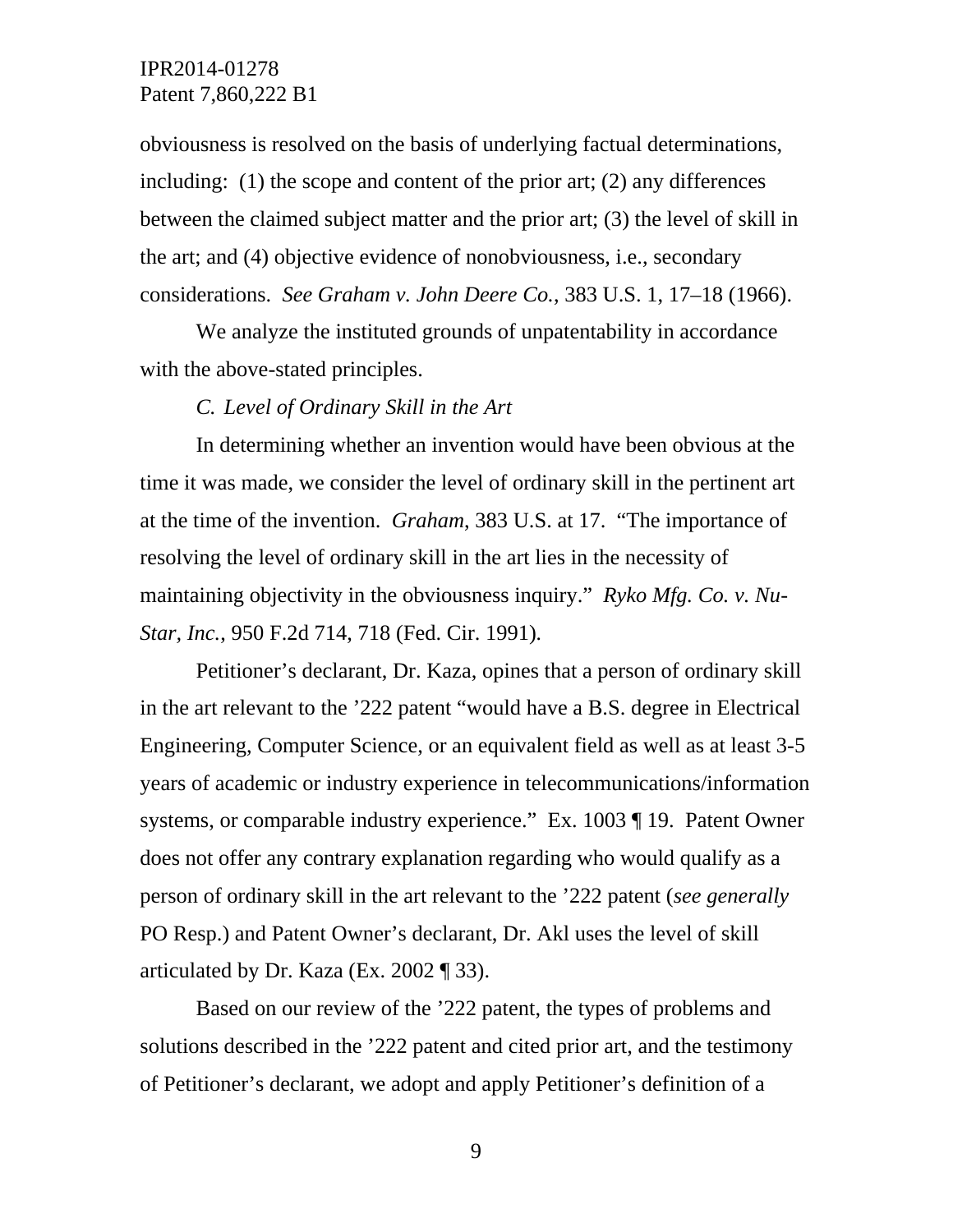person of ordinary skill in the art at the time of the claimed invention. We note that the applied prior art reflects the appropriate level of skill at the time of the claimed invention. *See Okajima v. Bourdeau,* 261 F.3d 1350, 1355 (Fed. Cir. 2001).

## *D. Asserted Obviousness of Claims 1, 3, 7–10, 14–19, 21, and 31–36 in View of Brown*

Petitioner contends claims 1, 3, 7–10, 14–19, 21, and 31–36 of the '222 patent are unpatentable under 35 U.S.C. § 103 in view of Brown. Pet. 12–32. Patent Owner disputes Petitioner's position, arguing Petitioner only provides attorney argument (PO Resp. 7) and that the cited reference fails to disclose all the elements required by the challenged claims (*id.* at 8– 34). We have reviewed the Petition, the Patent Owner's Response, and Petitioner's Reply, as well as the relevant evidence discussed in those papers. For reasons that follow, we determine that Petitioner has shown by a preponderance of the evidence that the challenged claims of the '222 patent would have been obvious in view of Brown.

### *1. Overview of Brown*

Brown discloses a personal telephone recording system that establishes a telephone conference between two or more users. Ex. 1007 ¶¶ 2, 13. The system records a telephone conference and can replay the recording after or during the telephone conference. *Id.* ¶ 13. The conference can be recorded in audio format, text format, or both. *Id.* ¶ 14. Figure 7A, reproduced below, illustrates one embodiment of the system taught in Brown.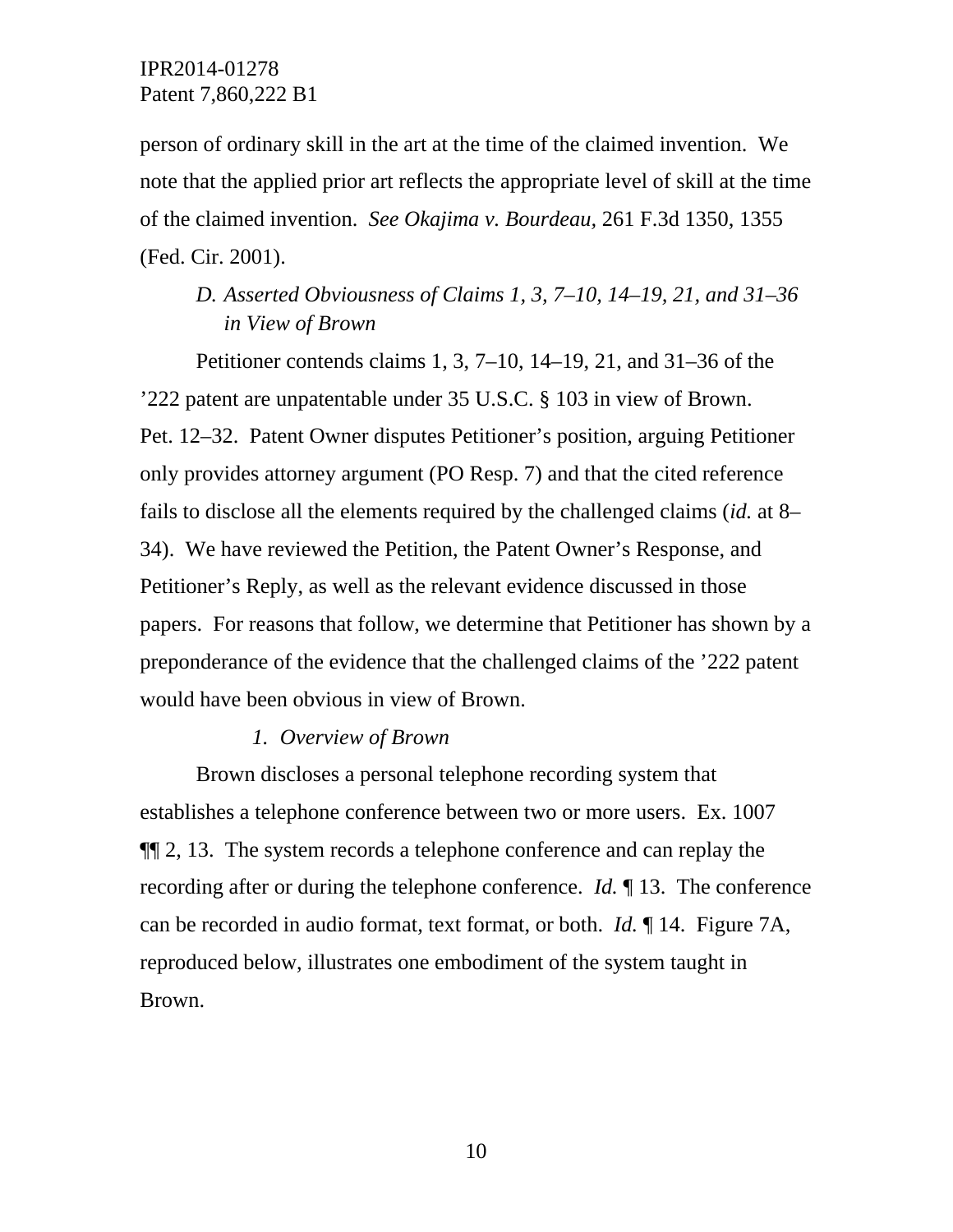

 In Figure 7A, a network based personal telephony recorder can provide proxy services to primary and secondary participants connected to the personal telephony recorder through the telephone network. *Id.* ¶ 102. The telephone network provides communication services between individuals, while the network based personal telephony recorder can call participants to join a conference call, or the participants can call into the personal telephony recorder to set up and join conference calls. *Id*. Another embodiment of the system taught in Brown is illustrated in Figure 16, reproduced below.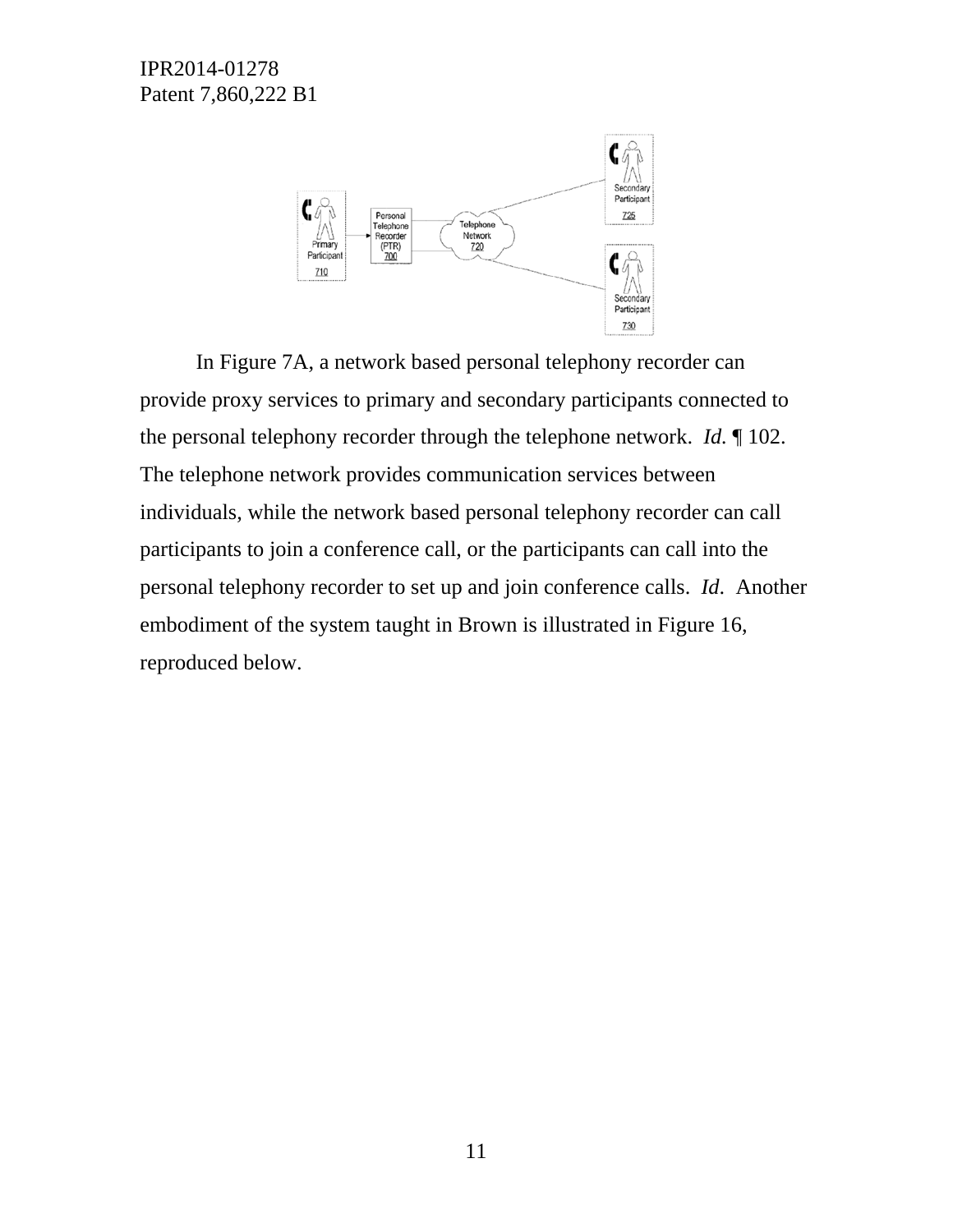

As shown in Figure 16, the personal telephony recorder can provide enhanced capabilities and recording for the user when communicating with participants (1675, 1680, and 1690) through telephone network 1670. *Id.* ¶ 143. Brown teaches that the personal telephony recorder system also includes voice-to-text converter 1630 for creating text version of call data 1640. *Id.* ¶ 144. The text version of the call data can be used for searching, reporting, and data mining. *Id.* According to Brown, post-call processing 1660 can be performed after a call has ended and includes functions for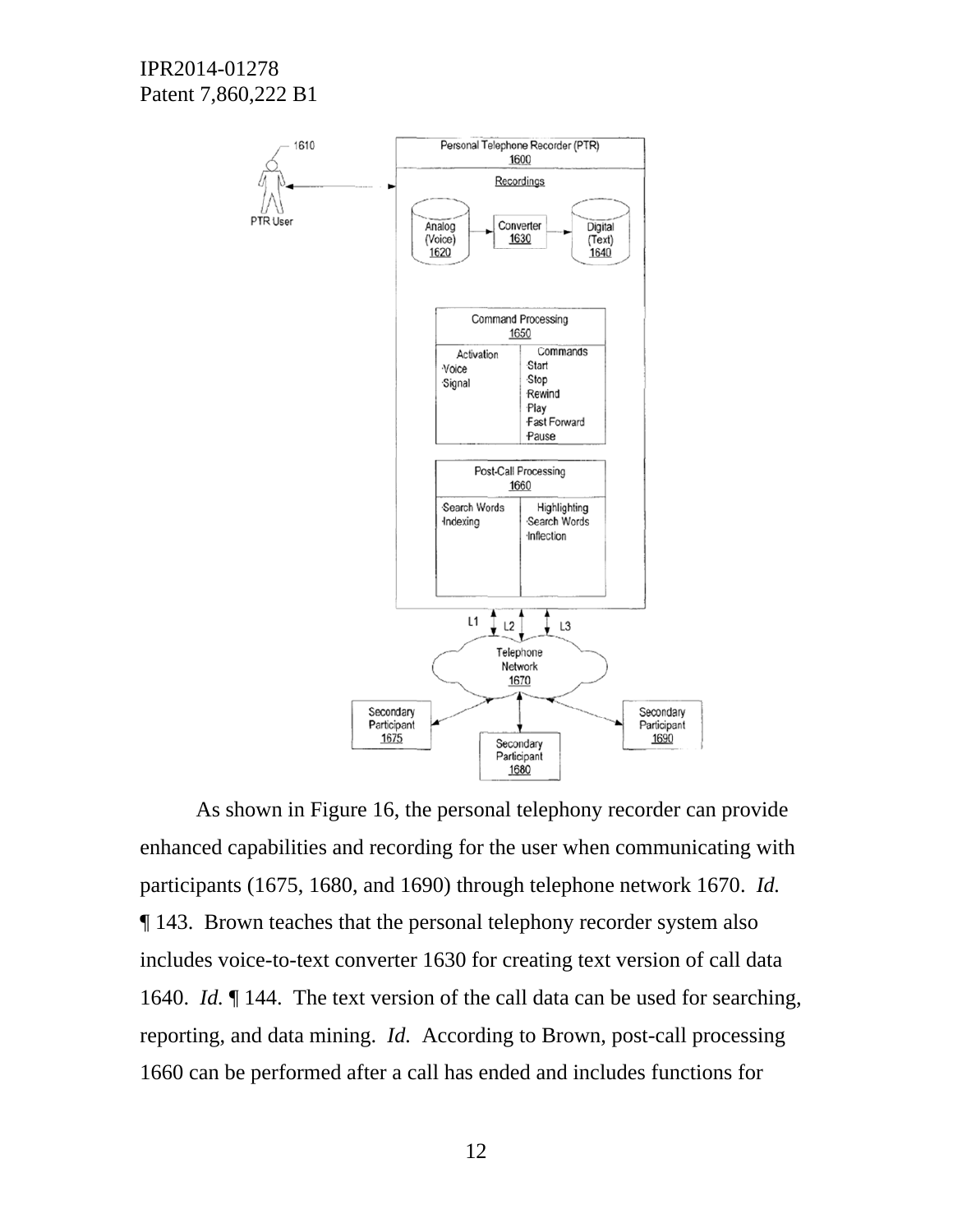searching call data for words and phrases and indexing words found in call data. *Id.* ¶ 146.

One processing feature specifically taught by Brown is the application and use of bookmarks. According to Brown, bookmarks are used to mark locations within call data, so that the identified call data can be retrieved expeditiously. *Id.* ¶¶ 85, 195. Brown explains that the personal telephony recorder user issues commands to add, delete, and modify bookmarks pertaining to either a live call between the user and the participants, or pertaining to a call stored in the call library. *Id.* ¶ 195. Figure 28, reproduced below, illustrates a system for setting and maintaining bookmarks corresponding to voice data.



As shown in Figure 28, command identifier 2820 receives commands from the system user, including bookmark commands. *Id.* The bookmark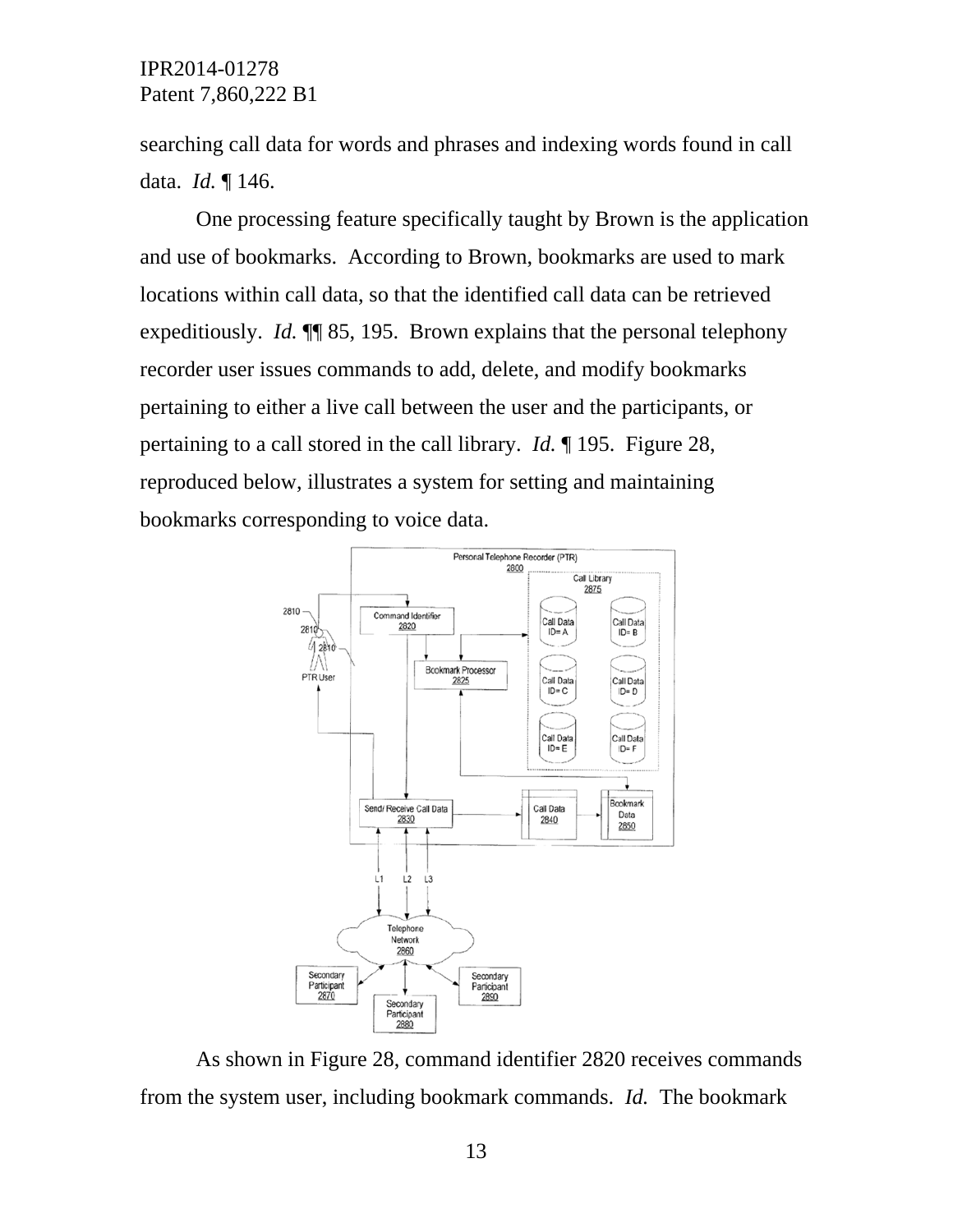commands are sent to bookmark processor 2825 to add, delete, and modify bookmarks. *Id.* Bookmark data for the calls are maintained in bookmark data area 2850. *Id.* Bookmarks are associated with a particular call, such as Call Data ID=A, so that the bookmarks are available after the call for querying, running reports, data mining, forwarding portions of the call (in voice or text format), and the like. *Id.* Nonvolatile storage is used to store voice data, bookmark data (marking places within the voice data), translation data (digital forms of the analog voice data), queries and command that have been requested, and data regarding participants of the calls, such as the participants' names, companies, telephone numbers, and the like. *Id.* ¶ 81; Fig. 2.

#### *2. Analysis*

### *a. Independent Claim 1*

For claim 1, Petitioner contends that Brown discloses a personal telephony recorder system and method that provides communication between individuals, and the system includes a display device that displays, in near real-time fashion, voice data from call between individuals. Pet. 14– 15 (citing Ex. 1007 ¶ 76; Fig. 2), 25–28. Petitioner then argues that the system described in Brown allows a user to monitor the communication between individuals because a user can "follow the conference call by reading the data displayed on the display device." Pet. 14–15 (citing Ex. 1007 ¶ 80).

Petitioner further contends that Brown teaches or suggests a "word search module" as recited by claim 1. Pet. 16–18; Reply 3–9. Petitioner argues that Brown discusses the use of a "[b]ookmarking component 345 [that] is used to allow the personal telephony recorder user the ability to set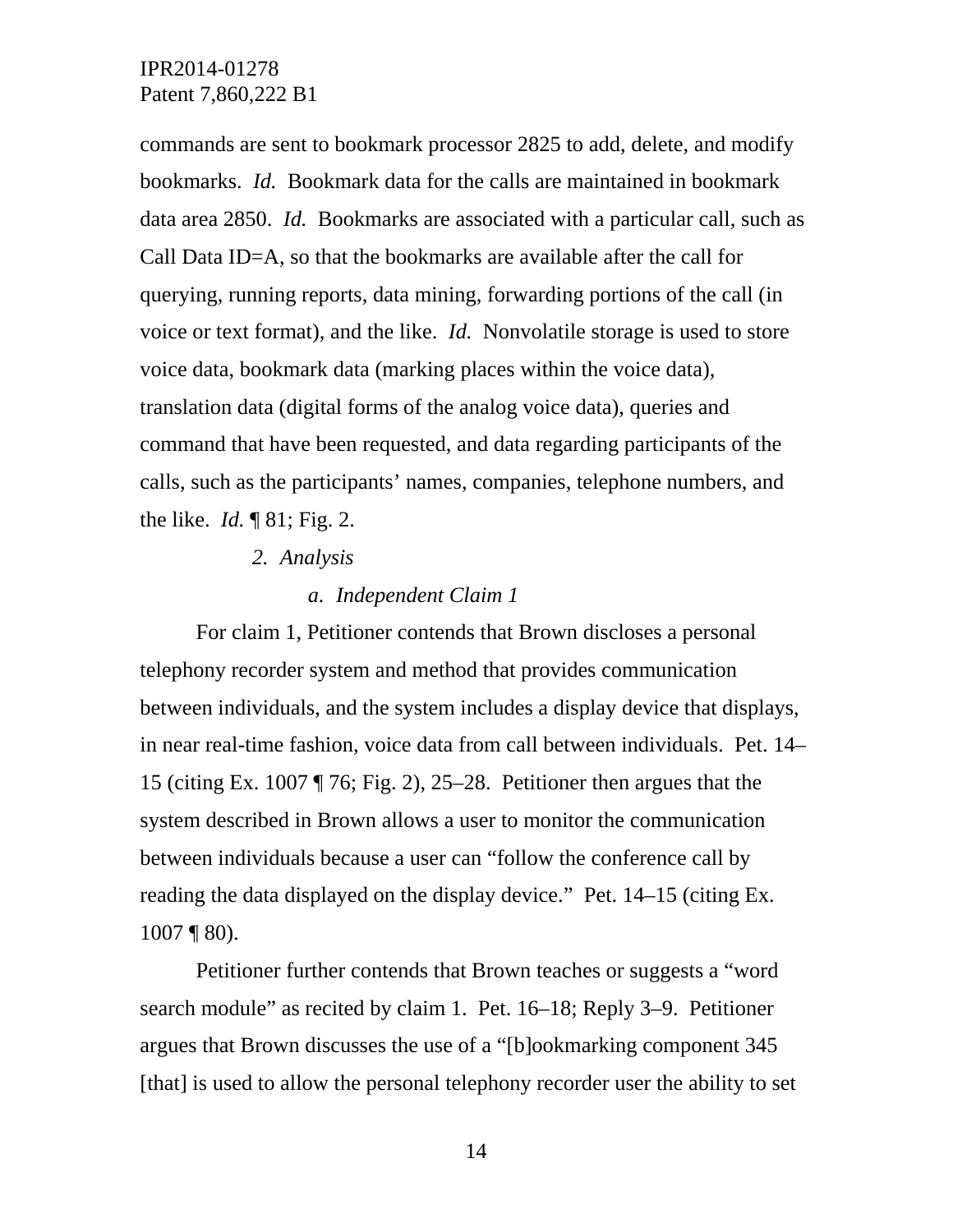bookmarks identifying where in a telephone call **a certain topic** was discussed." *Id*. at 16 (citing Ex. 1007 ¶ 85); *see also* Reply 7 ("Petition explicitly included the functionality of the bookmarking component 345 within Brown's 'word search module.'"). Petitioner then explains that Brown further discusses the "[p]rocessing of the recorded call data may involve, for example, creating an index, annotating the call data, etc.

**Annotating the data** may involve searching the call data for **keywords and phrases**." Pet. 17 (citing Ex. 1007 ¶ 237). Petitioner argues that Brown's disclosure of "annotating" the location of "keywords and phrases" constitutes the identification of "particular words" and "events of interest" as recited in claims 1, which are performed by a "word search module." Reply 9–10. According to Petitioner, Brown describes all the functionality of the claimed "word search module," thus, rendering such a module obvious. Reply 4. Petitioner further argues that "Brown explicitly describes that its system functionality can be carried out within a module: '**One of the preferred implementations of the invention is an application**, namely a set of instructions (program code) in **a code module**.'" *Id.* at 5. Petitioner notes that in addition to (or in the alternative to) bookmarking data, Brown teaches that "[a]nnotating the data" constitutes the recited "place event identifiers in association therewith," while Brown's "keywords and phrases" constitutes the recited "particular words." Pet. 17; *see* Reply 8–9.

Petitioner also contends that Brown teaches or suggests a "word search module" as part of an "investigative tools module" as recited by claim 1. Pet. 15–18; Reply 7–8. According to Petitioner, Brown's Figure 2 illustrates that bookmarking component 345, data mining 385, word indexing 390, and querying 395 are all subcomponents of command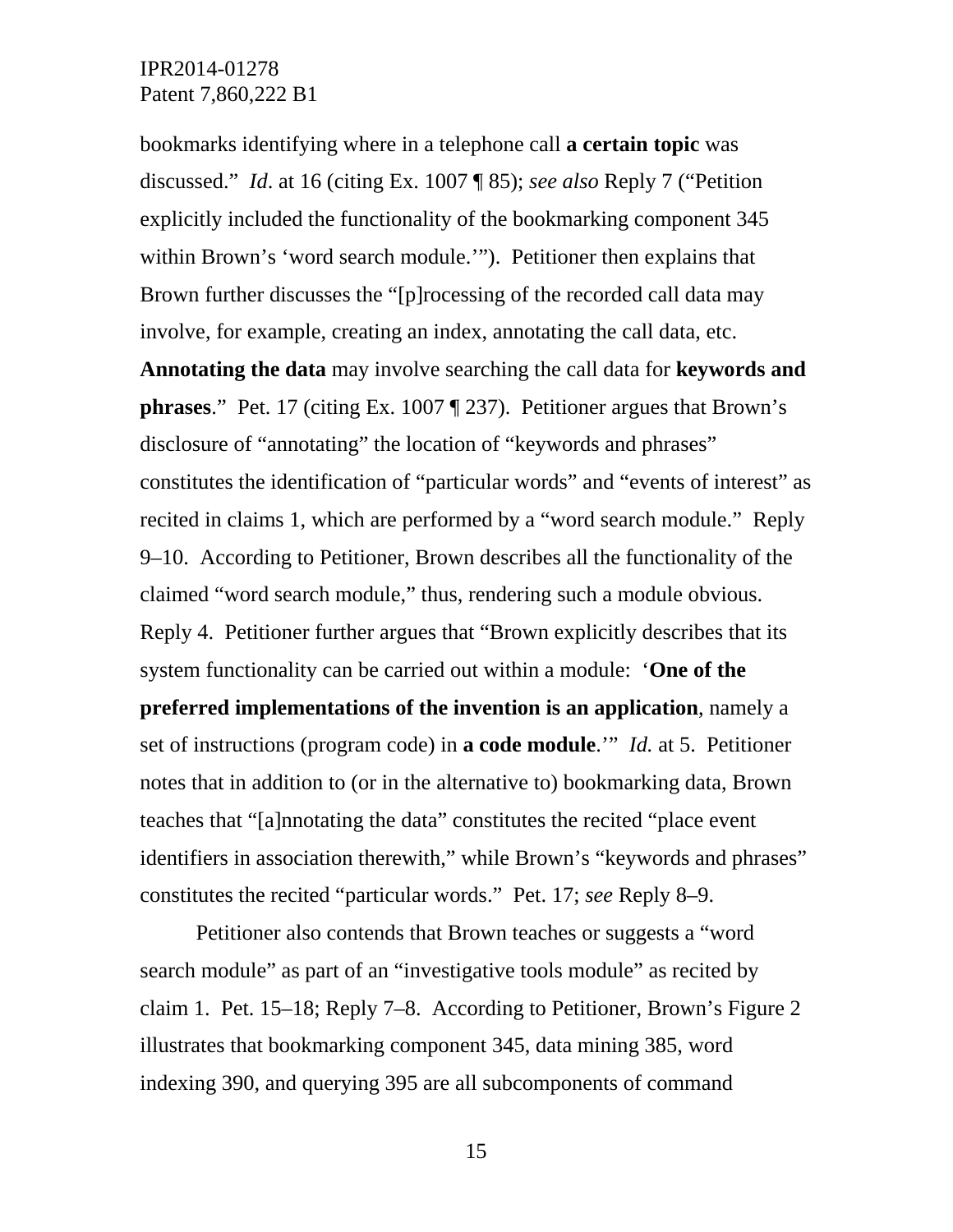l

processing 340. Reply 7–8. Petitioner argues that command processing 340 is part of Brown's "investigative tools module" as shown, in part, in Brown's Figure 2. Pet. 7–17; *see* Ex. 1007, 79–84, Figs. 2, 3.

Patent Owner disagrees with Petitioner's conclusion that Brown teaches or suggests the limitations of the challenged claims for several reasons. PO Resp. 7–17. First, Patent Owner asserts that Petitioner relies solely on attorney argument to support its challenges to patentability and does not cite to testimony from Petitioner's Declarant, Dr. Kaza, as evidence of obviousness. According to Patent Owner, because Petitioner does not cite to Dr. Kaza's testimony, the "Board should not consider the testimony of Dr. Kaza in support of the Petition." *Id.* at 7 (citing 37 C.F.R.  $\S$  42.6(a)).<sup>10</sup>

Second, Patent Owner contends Petitioner fails to identify a "word search module." *Id*. at 8–10. Patent Owner argues that Petitioner identifies various components in Brown that allegedly constitute a "word search module," but does not identify a specific "word search module" or explain in detail how the components "identify particular words within said communications between individuals," as required for the "word search module" by the claims. *Id*. at 8. Patent Owner further argues that the "word search module" performs the task to "identify particular words within said communications between individuals," and it must also "place event identifiers in association therewith." *Id.* at 8–9 (citing Ex. 2002 ¶ 58). According to Patent Owner, bookmarking component 345 is identified by

 $10$  Although Petitioner does not cite to specific portions of Dr. Kaza's testimony Petitioner timely filed the Declaration of Dr. Kaza and lists it as a supporting exhibit. *See* Paper 4, 2; Ex. 1003. We have considered the testimony and have accorded it the appropriate weigh.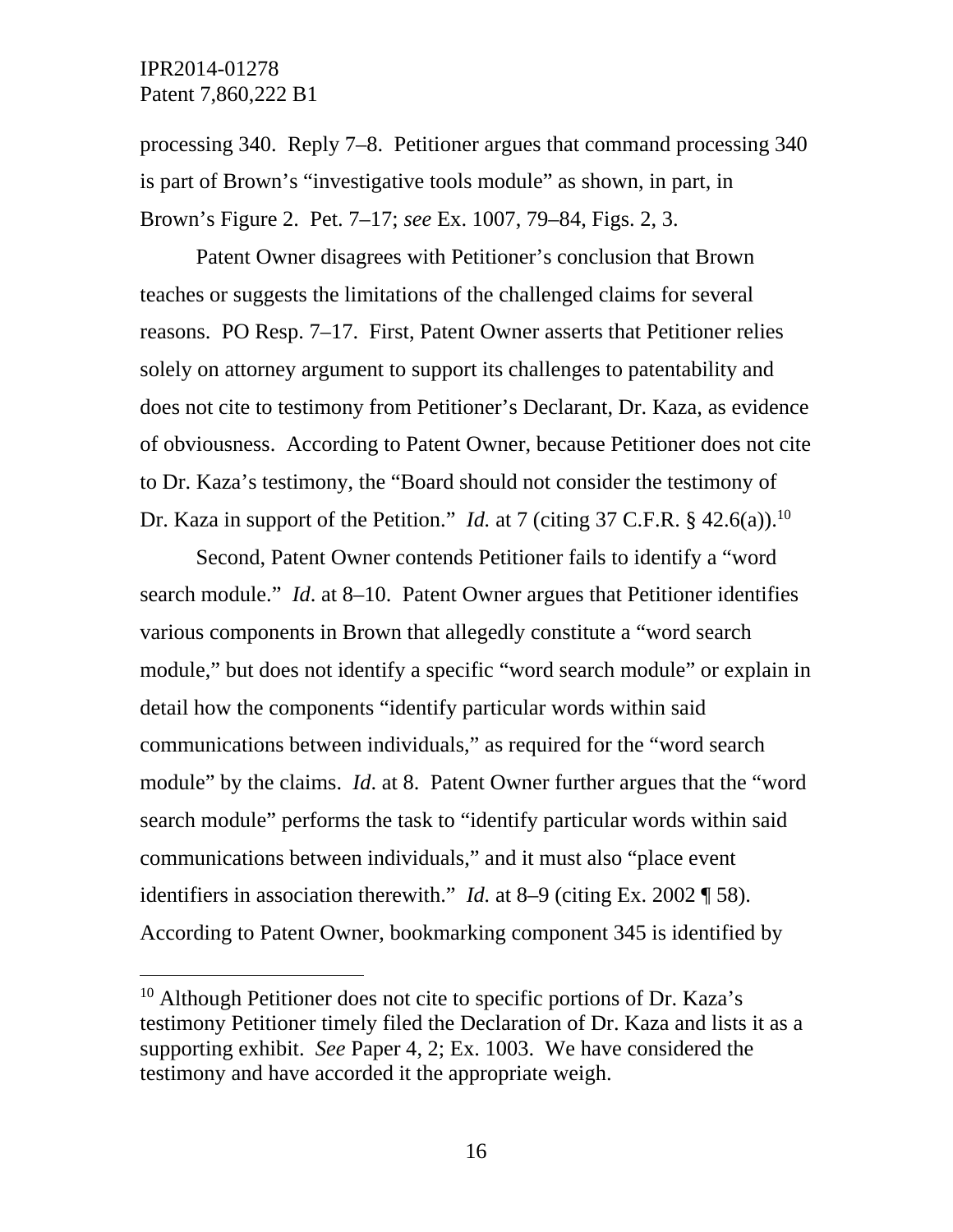Petitioner as the component that performs the task of "identify[ing] particular words" and "plac[ing] event identifier," but Petitioner never alleges that bookmarking component 345 is part of a word search module. *Id.* at 9. Patent Owner also contends that Petitioner's obviousness challenge fails because Brown lacks the claimed "word search module" as recited in claim 1 and because Petitioner fails to allege that such a module would be obvious from the functionality described in Brown. *Id*. at 14 (citing Ex.  $2002 \text{ } \sqrt{\ } 60$ ).

Third, Patent Owner contends Petitioner fails to identify an "investigative tools module" comprising a "word search module." *Id*. at 10– 14. According to Patent Owner, the elements in Brown that Petitioner identifies as the "investigative tools module" are from a different embodiment than the elements Petitioner uses for the "word search module." *Id.* at 11.

Lastly, Patent Owner contends that Petitioner's obviousness challenge fails because Brown lacks the claimed "to place event identifiers" with "said event identifiers compris[ing] a plurality of bookmarks representing different events of interest" as recited in claim 1. *Id*. at 14–17. Patent Owner argues that claim 1 requires the identification of both "particular words" and "plac[ing] event identifier," but Petitioner relies on the same disclosure for both limitations. *Id.* at 14. According to Patent Owner, because the investigative tools module of claim 1 *comprises* the "word search module," one of ordinary skill in the art would understand the identification of particular words by the word search module to be a subset of a larger set of functionalities for placing event identifiers "representing different events of interest." *Id.* at 15 (citing Ex. 2002 ¶ 61). Patent Owner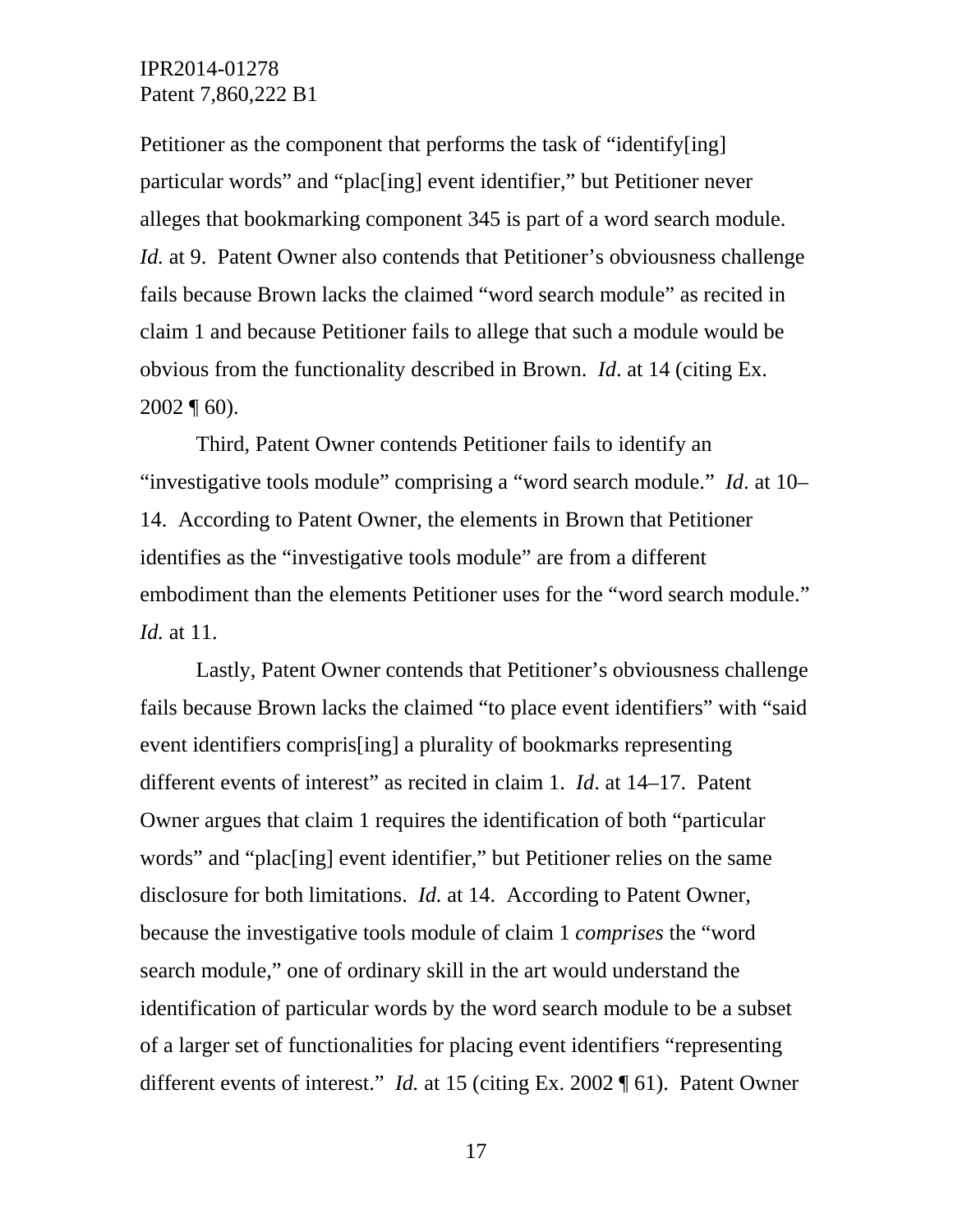then argues that by citing the same portion of Brown for both of these limitations, Petitioner has failed to establish that Brown discloses both the broader limitation (placing event identifiers "representing different events of interest") and the more specific limitation ("placing of 'event identifiers in association . . .' with identification of 'particular words.'"). *Id.*

We do not agree with Patent Owner's positions. Rather, we are persuaded by Petitioner's argument that the disclosure of Brown, as summarized above, teaches or suggests each limitation of the challenged claims. A challenge to patentability under 35 U.S.C. § 103 requires that all the claim limitations must be taught or suggested by the prior art as gauged in view of the creativity of an ordinarily skilled artisan. Brown specifically teaches a personal telephony recorder that "includes a number of components used to record call data and to provide services to users both during and after a telephone call." *See* Ex. 1007 ¶ 76. We also are persuaded by the testimony of Dr. Kaza who states that "[v]oice receiver 235, voice receiver 210, command filter 215, analog transmitter 220, and analogic transmitter 240 provide the recited '*communication services module operable to provide communications*' between the call participants." Ex. 1003 ¶ 50. Although a "module" as claimed may be understood to connote either hardware or software structure that performs a certain function, on the record before us, we are satisfied that one of skill in the art would have had reason to combine known elements for providing telephone calls, as taught in Brown, into a "module" to provide communications between individuals. *See KSR*, 550 U.S. at 420.

We also are persuaded by Petitioner's argument, as supported by the testimony of Dr. Kaza, that Brown describes or suggests an "investigative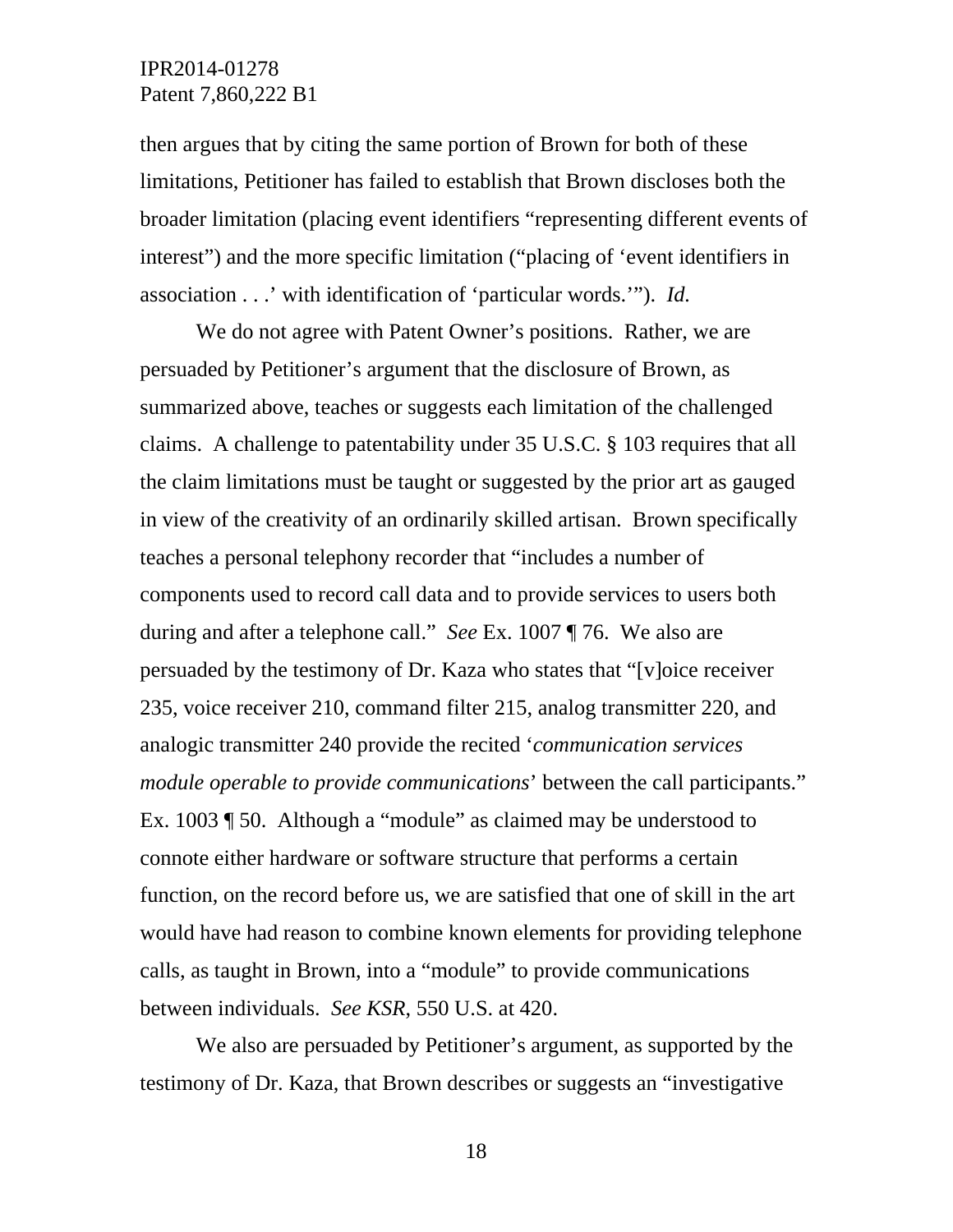tools module" that comprises a "word search module" as required in claim 1. *See* Pet. 16–17; Ex. 1003 ¶ 52. Specifically, we are persuaded that components of Brown's command processing component 340, including data mining component 385, word indexing component 390, bookmarking component 345, and querying component 395, constitute a "word search module," while Brown's voice receiver, command filter 215, voice-text converter 245, digital transmitter 285, email/computer system 282, and bookmarking component 345 collectively constitute an "investigative tools module." *See* Pet. 17; Reply 6–7. We further are persuaded that Brown separately teaches bookmarking data and annotating the data for word searches. *See* Pet. 17 (citing Ex. 1007 ¶ 237). Additionally, we are satisfied that a person of ordinary skill in the art would have understood bookmarking component 345, which is part of command processing component 340, to constitute a "word search module" that would be part of an "investigative tools module." Ex. 1003 ¶¶ 51–53. Therefore, based on the record before us, we are satisfied that Brown teaches or suggests an "investigative tools module" comprising a "word search module."

Furthermore, we are satisfied that Brown teaches both bookmarking and annotation of data for word searching, thereby meeting the limitations of (1) an investigative tools module that allows event identifiers, such as bookmarks, to be made identifying events of interests that occur during the communication between individuals, and (2) a word search module that identifies word in the communication between individuals and can place event identifiers at particular words.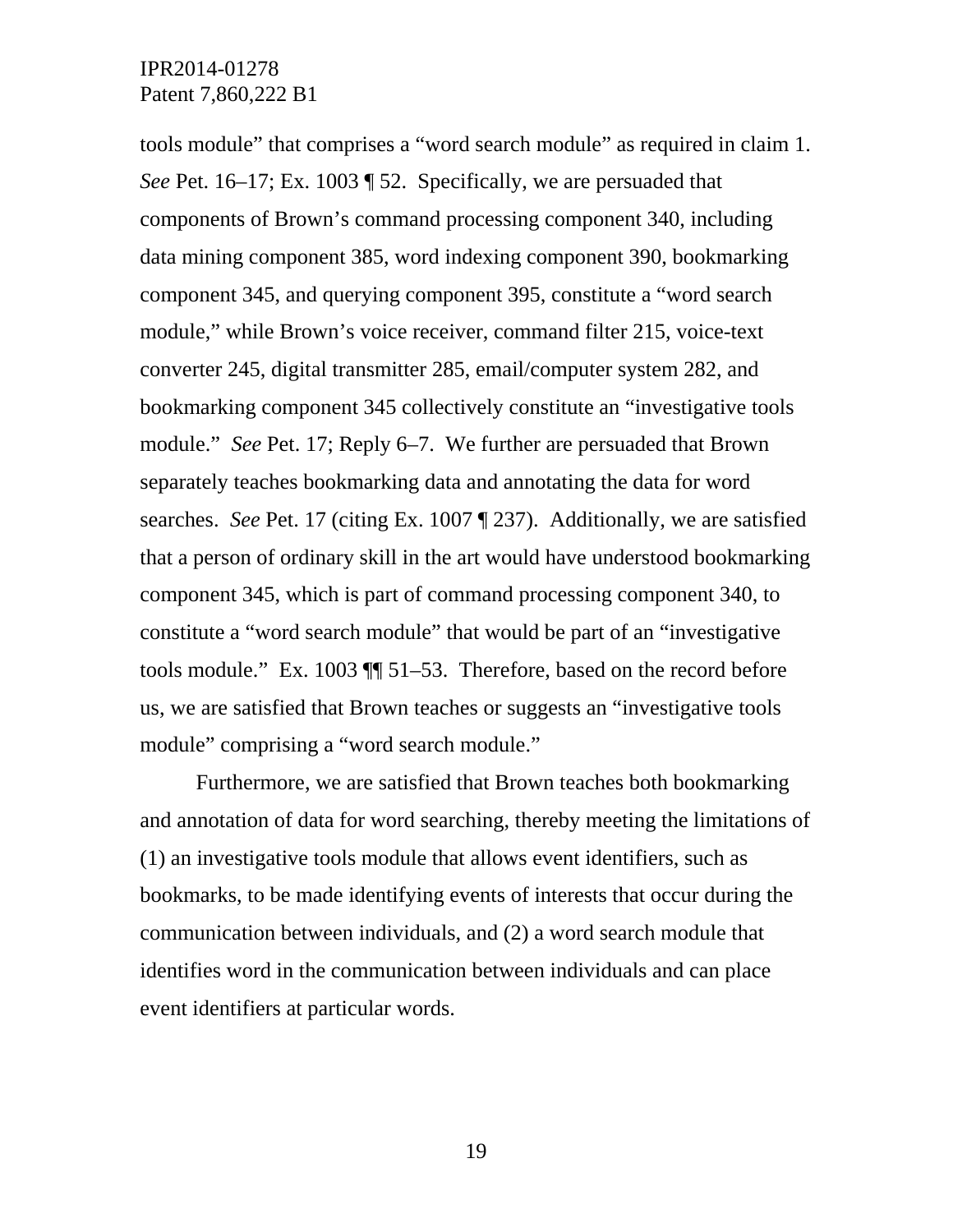Accordingly, we hold that Petitioner has shown by a preponderance of the evidence that claim 1 would have been obvious under 35 U.S.C. § 103 in view of Brown.

### *b. Independent Claim 21*

Petitioner contends Brown teaches or suggests the limitations of claim 21. Pet. 25–28. Specifically, Petitioner contends Brown discloses the ability to monitor and analyze the communications between individuals because Brown states that "[v]oice data . . . . can be displayed, in near realtime fashion" such that a user can follow the call by reading the data displayed on the display device. *Id*. at 27 (citing Ex. 1007 ¶ 80).

Patent Owner argues that Brown does not disclose "said monitoring comprises logic of a call processing system analyzing content of said communications between individuals," as required by independent claim 21. PO Resp. at 31–32. According to Patent Owner, Petitioner fails to identify any specific element that represents the "logic of a call processing system analyzing content of said communications between individuals." *Id*. Patent Owner further argues that "the mere following of a conference call does not necessitate any 'analyzing [of] content of said communications with individuals.'" *Id*. at 32. Patent Owner also notes that the Petition never alleges that this limitation would be obvious from the cited disclosure of Brown. *Id*.

Despite Patent Owner's arguments, we are persuaded by Petitioner's contention. As discussed above, we find that the broadest reasonable construction of "logic of a call processing system," for purposes of this decision, to encompass an automated process performed using logic elements. Brown discloses converting voice data to text data using a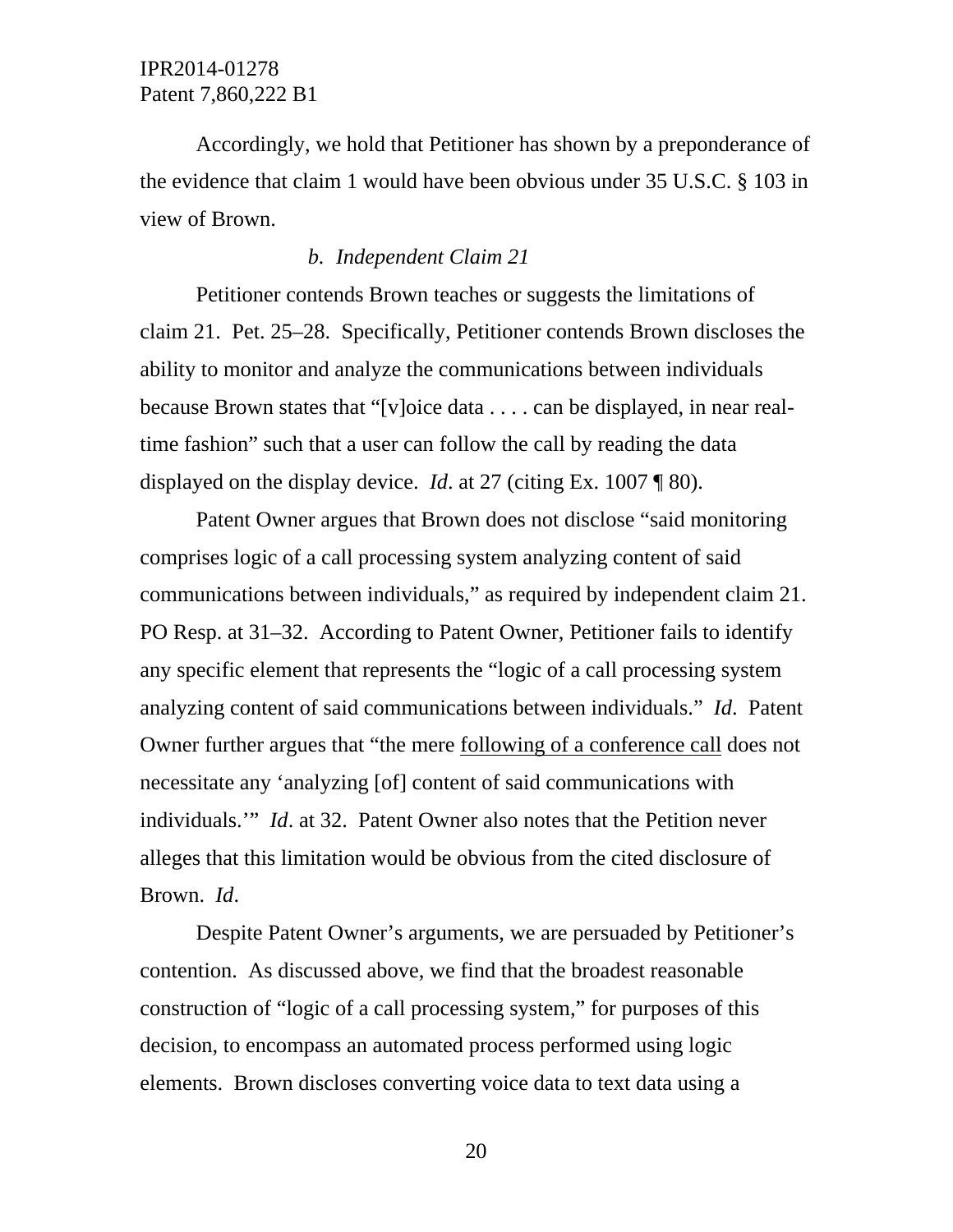converter and then displaying the converted text data. Ex. 1007 ¶ 80. The Declaration of Dr. Kaza supports Petitioner's position that Brown discloses "logic of a call processing system" as we have construed the term. Dr. Kaza testifies that Brown describes both (i) processing commands received during the call (Ex. 1007, Fig. 6, ¶ 98) and (ii) converting commands to text (*id*., Fig. 32, ¶ 210), and (iii) searching call data for a particular word or phrase (*id*., Fig. 32, ¶ 210). Ex. 1003 ¶ 84. Given this information, we are persuaded by Petitioner's proposition, as supported by Dr. Kaza's Declaration, that voice data converted to text data and displayed on a display device, as taught by Brown (*see* Pet. 27; Ex. 1007 ¶ 80), meet the limitation of "monitoring said communications between individuals, said monitoring comprises logic of a call processing system analyzing content of said communications between individuals," as required by claim 21.

Therefore, we are persuaded by Petitioner's argument that challenged claim 21 would have been obvious over Brown.

*c. Dependent Claims 3, 7–10, 14–19, and 31–36* 

With regard to dependent claims 3, 7–10, 14–19, and 31–36, Petitioner contends Brown teaches or suggests the limitations of each claim. Pet. 18–25, 28–32. Patent Owner specifically contests Petitioner's positions regarding claims 10, 15–19, and 32–36. PO Resp. 17–31, 33–34. We have considered all of Patent Owner's arguments, but for reasons set forth below we agree with Petitioner's positions.

Challenged claim 10 recites "wherein said investigative tools module further allows said user to control one or more aspects of said communications between individuals." Ex. 1001, 34:52–54. According to Patent Owner, the antecedent basis of "said user" is found in claim 1, but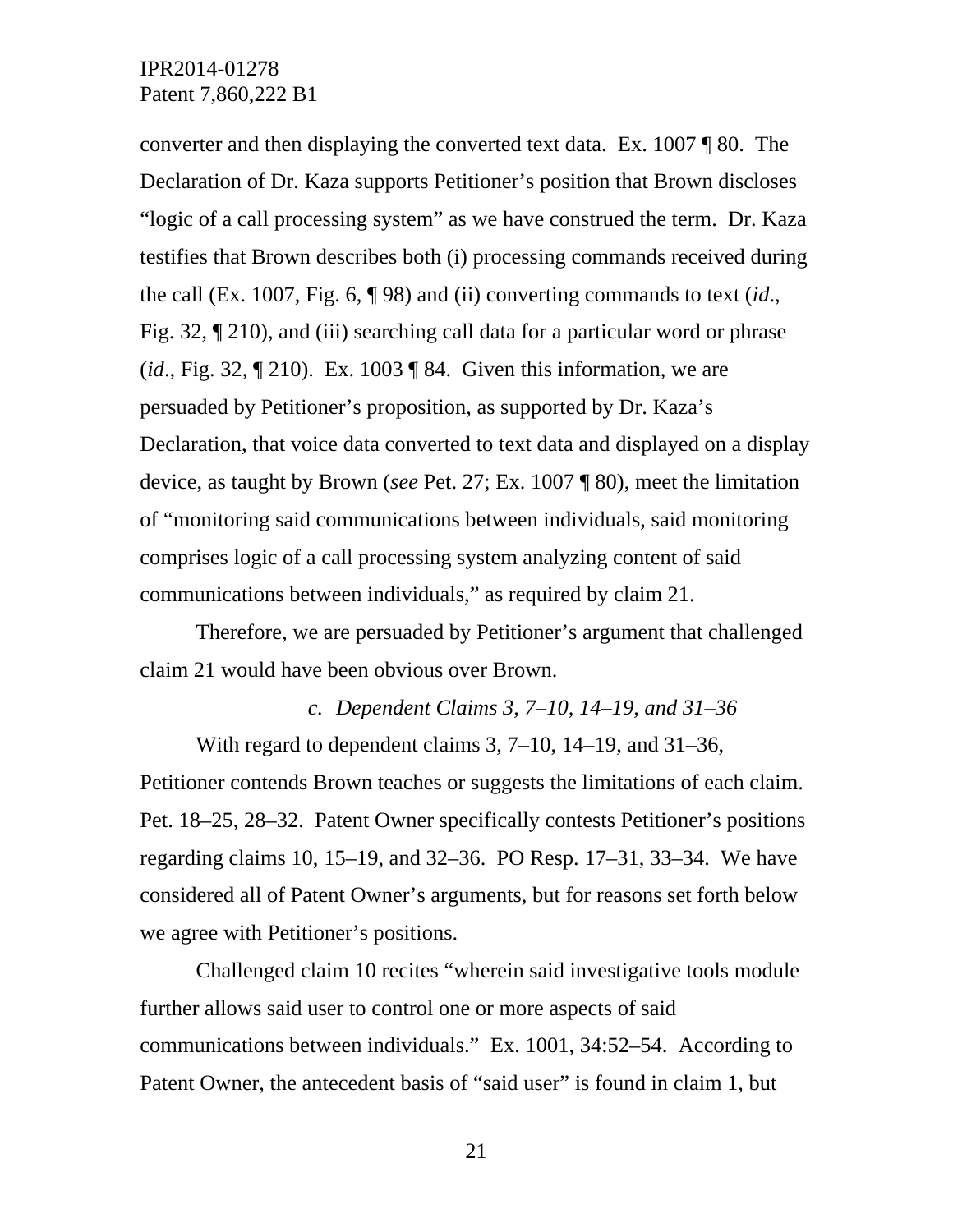Petitioner fails to identify a "user" disclosed by Brown that both "monitor[s] said communications between individuals" and "control[s] one or more aspects of said communications between individuals." PO Resp. 17. Patent Owner argues that a "participant" in Brown is different from and cannot be a "user" under the language in claim 10. *Id.* at 18. Patent Owner further argues that allowing or disallowing a requester to join a call is not controlling an aspect of the communication. *Id*. We do not agree with Patent Owner's position, because we do not read Brown to exclude the "personal telephony recorder user" from being a "participant." Thus, we are persuaded by Petitioner that challenged claim 10 would have been obvious in view of Brown.

Similarly, dependent claim 16 requires "information associated with said monitored one of said communications between individuals comprises identification of at least one of said individuals" (Ex. 1001, 35:6–9), while claim 33 recites "information associated with said select one of said communications between individuals comprises identification of at least one of said individuals" (*id.* at 36:26–30). Patent Owner contends that Brown does not disclose the identification of at least one of said individuals presented to the user as part of a data interface; rather Brown discloses email/computer system 282 that can display data, but does not disclose that the identification of at least one of said individuals is displayed thereon. PO Resp. 22–23. Brown, however, discloses that "whereupon the participant from whom the voice data was received is identified (step 445). This identification can be based upon the line from which the data was received or may be made by analyzing the vocal characteristics of the participants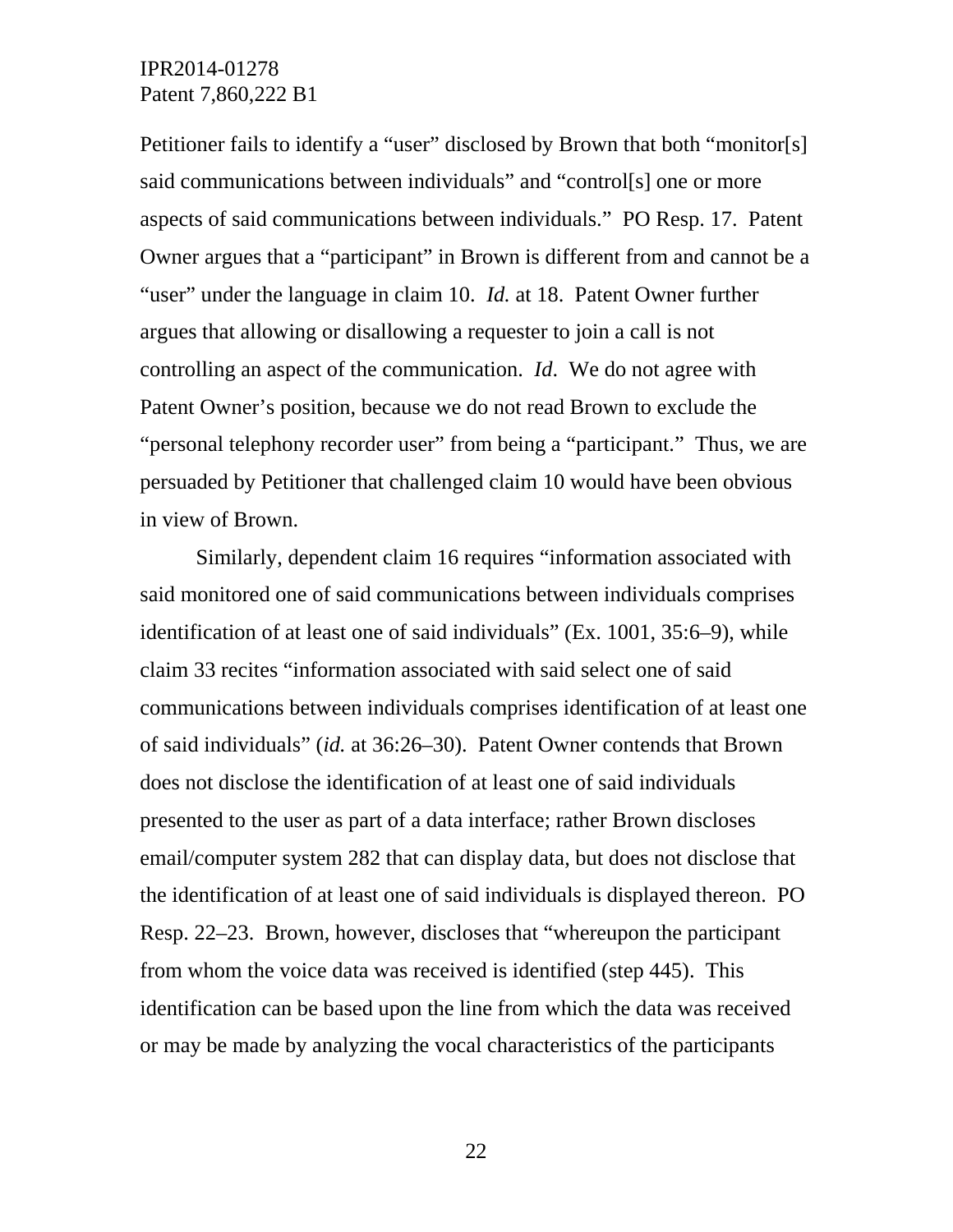[sic] voice." *See* Ex 1007 ¶ 90. Thus, we are persuaded by Petitioner that challenged claims 16 and 33 would have been obvious in view of Brown.

After consideration of the language recited in claims 3, 7–10, 14–19, and 31–36 of the '222 patent, the Petition, the Patent Owner Response, and Petitioner's Reply, as well as the relevant evidence discussed in those papers, we find that one of ordinary skill in the art would have considered these dependent claims obvious over Brown. Accordingly, we determine that Petitioner has shown by a preponderance of the evidence that claims 3, 7–10, 14–19, and 31–36 of the '222 patent are unpatentable under 35 U.S.C. § 103(a) in view of Brown.

## *E. Asserted Obviousness of Claims 2, 11, 13, and 22–30 in View of Brown and Gainsboro*

Petitioner contends claims 2, 11, 13, and 22–30 of the '222 patent are unpatentable under 35 U.S.C. § 103 in view of Brown and Gainsboro. Pet. 32–41. Patent Owner disputes Petitioner's position, arguing that a person of ordinary skill in the art would not have had reason to combine the references in the manner proposed by Petitioner (PO Resp. 34–37) and further that the combination of the references fails to teach or suggest all of the claim limitations (*id.* at 37–41).

We have reviewed the Petition, the Patent Owner Response, and Petitioner's Reply, as well as the relevant evidence discussed in those papers. For reasons that follow, we determine Petitioner has shown by a preponderance of the evidence that claims 2, 11, 13, and 22–30 of the '222 patent are unpatentable as obvious over the combination of Brown and Gainsboro.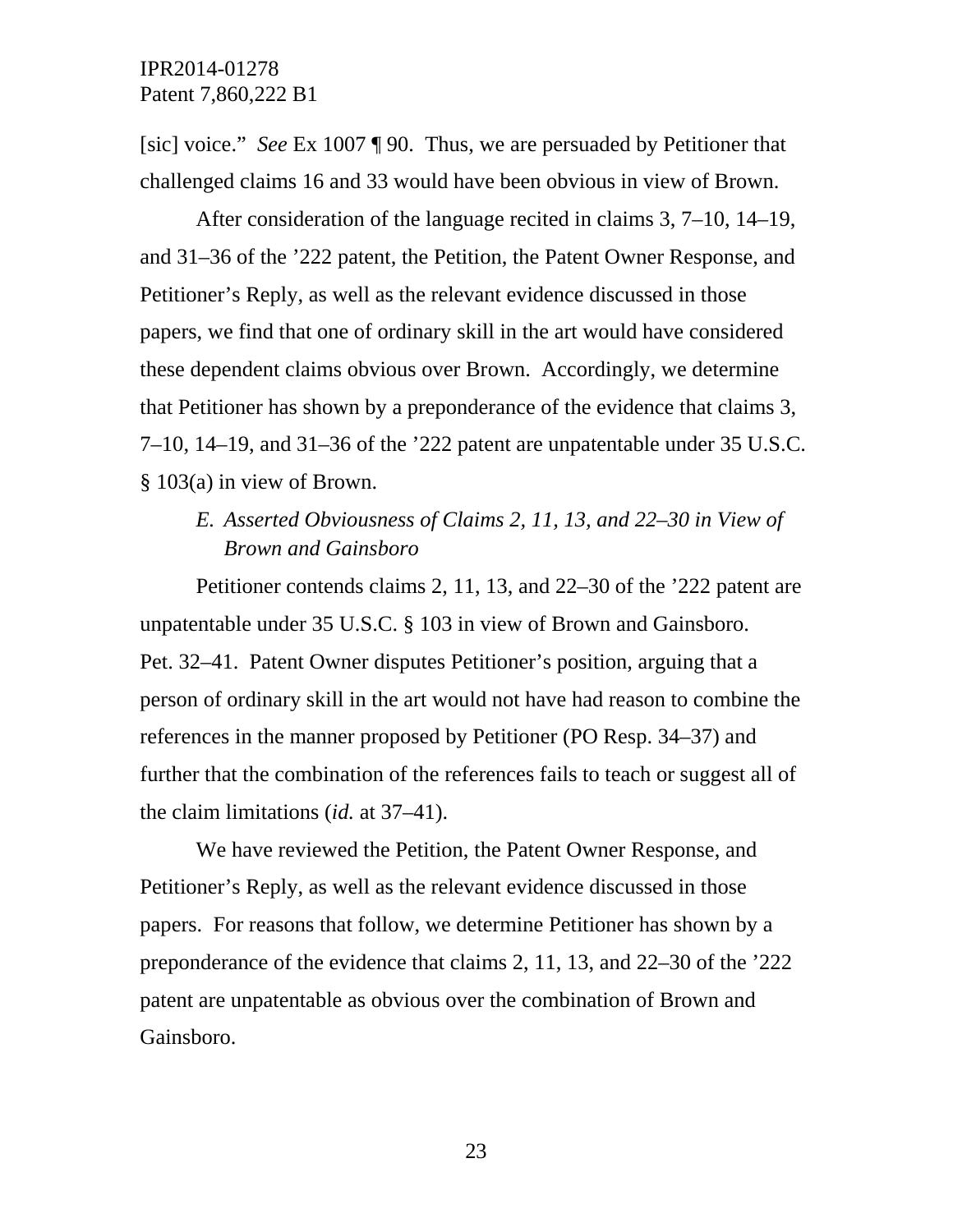> *1. Overview of Brown See* Section II.D.1 discussed above.

#### *2. Overview of Gainsboro*

Gainsboro discloses a system for Automatic Speech Recognition (ASR) that identifies key words. Ex. 1008, Abstract. The system in Gainsboro is integrated with a telephone control system and recording system, specifically for correctional facilities. *Id*. at 1:6–9.

One embodiment in Gainsboro discloses a system that monitors live conversations and triggers an alert function when specific key words or phrases are used in a conversation. *Id*. at 4:17–26. Following the alert trigger, the system allows for termination of the call or for a correctional officer to be patched into the conversation. *Id*. at 4:26–30.

Another embodiment in Gainsboro discloses a system that monitors recorded conversations and scans the conversation for key words or phrases. *Id*. at 4:19–22. The system identifies the key words or phrases in the recording and logs their location for future playback. *Id*. at 4:31–35.

#### *3. Analysis*

### *a. Reason to Combine Prior Art References*

Petitioner contends a person of ordinary skill in the art would have had reason to combine the teachings of Brown and Gainsboro because both are in the same field (telephone communications and recording services) and address the same problem –monitoring, control, and management of those communications. Pet. 34; *see* Ex. 1003 ¶ 100. Petitioner supports its position with the Declaration of Dr. Kaza, who testifies that a person of skill in the art would have combined the functions of Brown and Gainsboro by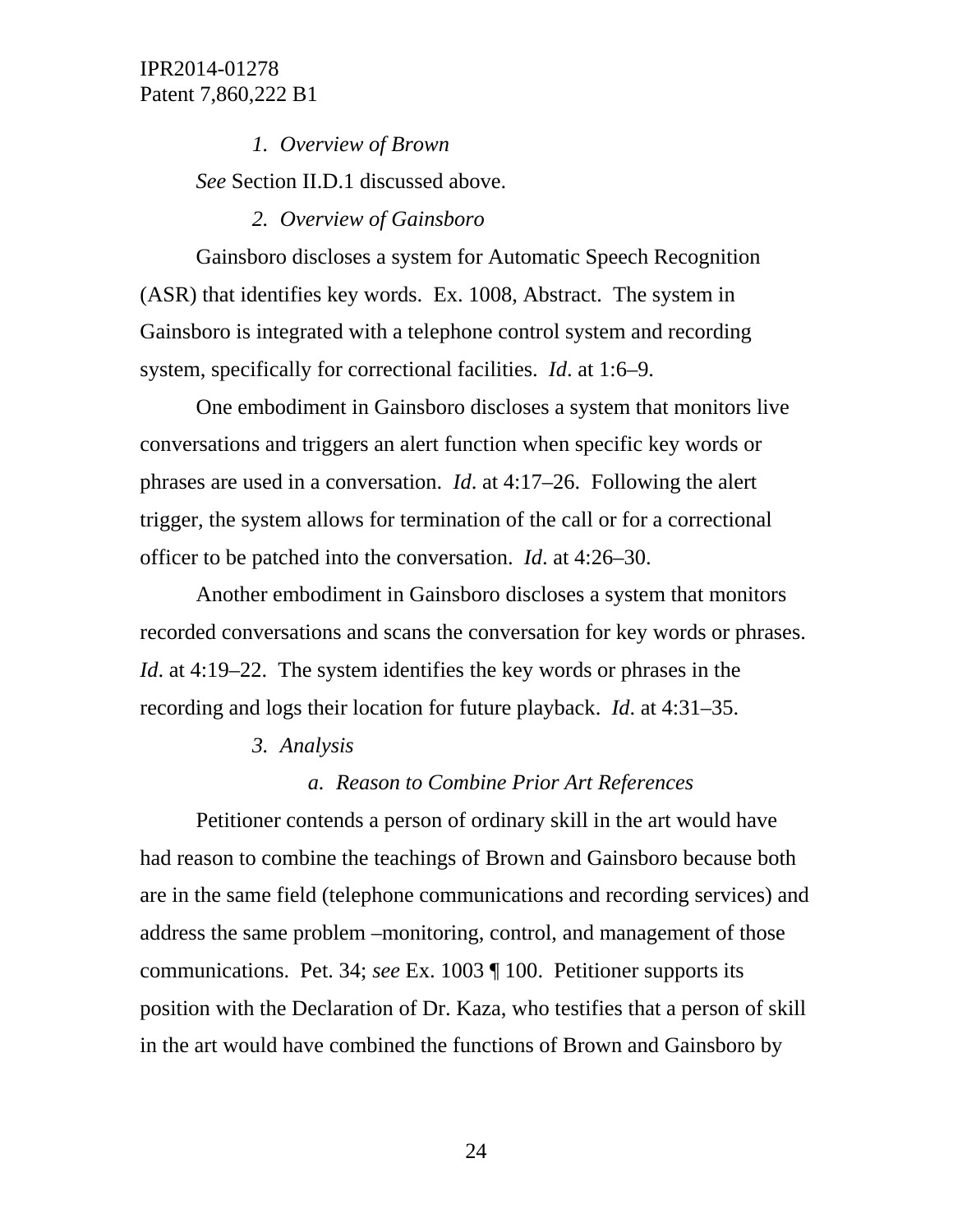known methods, thereby rendering the challenged claims obvious. Ex. 1003  $\P$  102.

Patent Owner disputes Petitioner's position, arguing that a person of ordinary skill in the art would not have had reason to combine the references in the manner proposed by Petitioner. PO Resp. 34–37. First, Patent Owner argues that Dr. Kaza's conclusory opinions regarding the combination of Brown and Gainsboro should be given no probative weight because they are based on unsupported statements. *Id.* at 35–36. Second, Patent Owner argues that neither Dr. Kaza nor Petitioner even attempts to explain how the systems in Brown and Gainsboro could be combined, let alone that a person of ordinary skill in the art "would have selected and combined those prior art elements in the normal course of research and development to yield the claimed invention." *Id.* Patent Owner relies on the Declaration of Dr. Alk to support its position. Dr. Alk testifies as follows

Brown merely discloses a system capable of converting speech to text that can be sent to a user, but no real-time monitoring of a conversation. (Petition at 13) And while Gainsboro discloses live monitoring of a conversation, no attempt is made by Petitioner to reconcile these significant differences in operation of the systems. (Petition at 34).

Ex. 2002 ¶ 101.

We are not persuaded by Patent Owner's arguments, because they fail (1) to explain the differences between Brown and Gainsboro, (2) to rebut satisfactorily Petitioner's explanation of why a person of ordinary skill in the art would have combined the teachings of Brown and Gainsboro, and (3) to consider and rebut Petitioner's arguments regarding the collective teachings of Brown and Gainsboro from the perspective of one of ordinary skill in the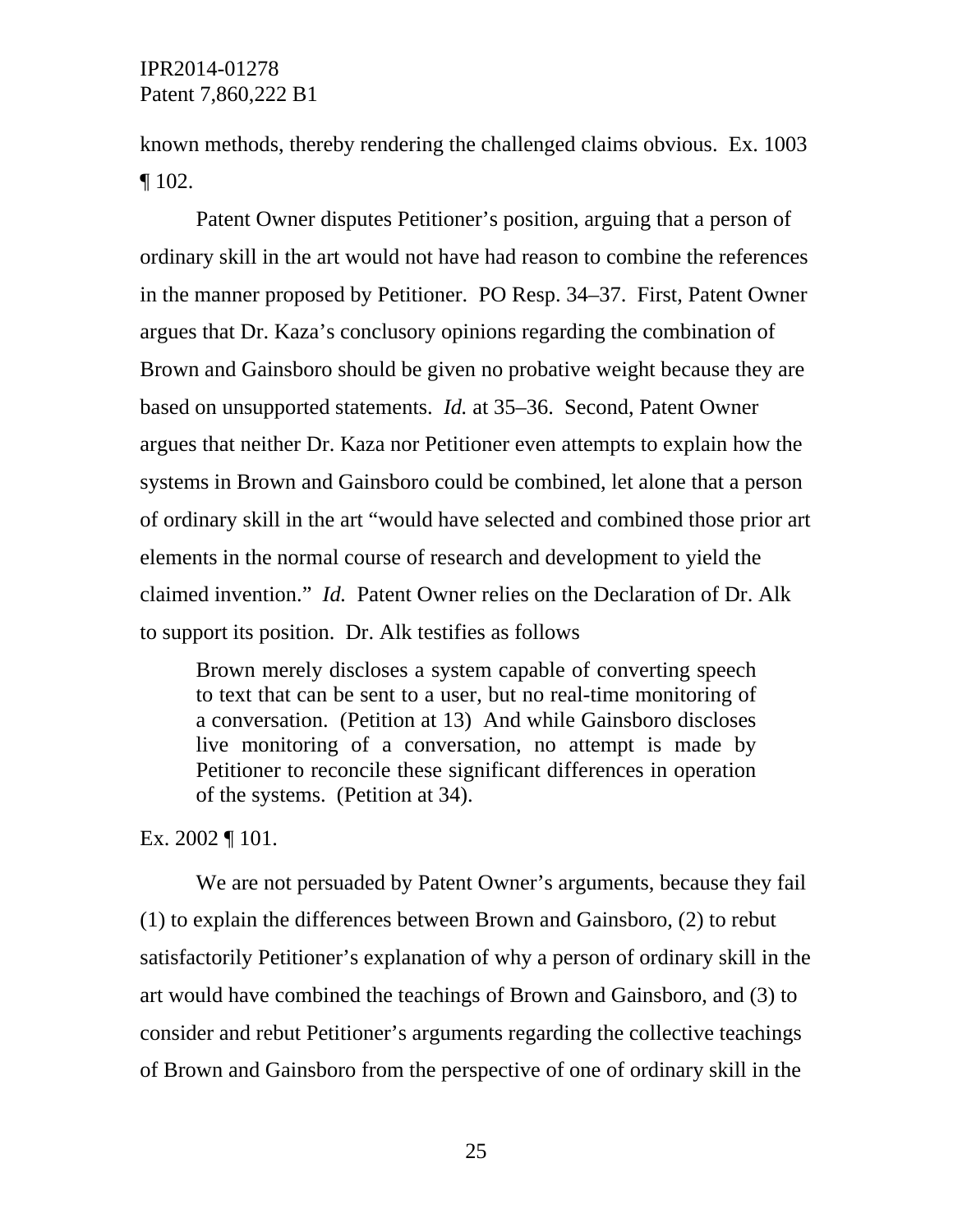art. *See KSR*, 550 U.S. at 420 ("[F]amiliar items may have obvious uses beyond their primary purpose, and in many cases a person of ordinary skill will be able to fit the teachings of multiple patents together like pieces of a puzzle."). To the contrary, we agree with Dr. Kaza, and find the fact that Brown and Gainsboro are in the same field (telephone communications and recording services) and address the same problem–control and management of those communications (*see* Ex. 1003 ¶ 100), weighs in favor of finding that a person of ordinary skill in the art would "fit the teachings" of Brown and Gainsboro together to render the challenged claims obvious. *See KSR*, 550 U.S. at 420 ("Under the correct analysis, any need or problem known in the field of endeavor at the time of invention and addressed by the patent can provide a reason for combining the elements in the manner claimed.").

Moreover, the test for obviousness is not whether the features of a secondary reference may be bodily incorporated into the structure of the primary reference. *In re Mouttet*, 686 F.3d 1322, 1332 (Fed. Cir. 2012) ("[T]he test for obviousness is what the combined teachings of the references would have suggested to those having ordinary skill in the art." (citing *In re Keller*, 642 F.2d 413, 425 (CCPA 1981))). Rather, the test is what the combined teachings of those references would have suggested to those of ordinary skill in the art. *Id*.

### *b. Analysis of Claims 2, 11, and 13*

Claim 2 depends from claim 1 and requires "a call processor providing communication services with respect to a controlled environment facility, and said user comprises an investigator." Petitioner contends that Gainsboro discloses the "corrections industry" as a "*controlled environment facility*" and "correctional officer" constitutes the recited "*investigator*."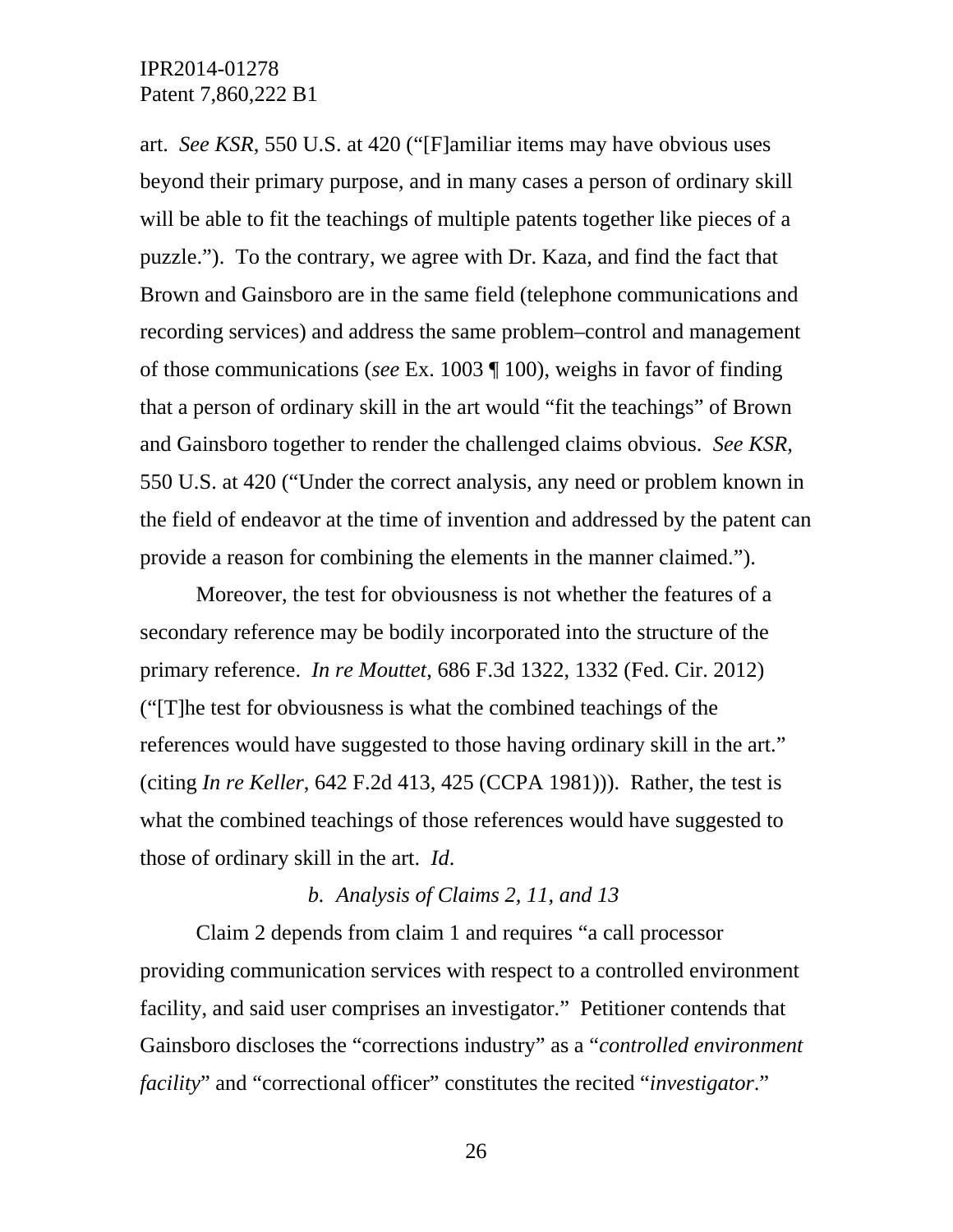Pet. 35 (citing Ex. 1008, 4:40–45). Claim 11 depends from claim 1 and requires "wherein said one or more aspects comprises termination of a monitored one of said communications between individuals." Petitioner contends that Gainsboro discloses an embodiment where phone conversations can be terminated in response to an alert from the system. Pet. 35–36 (citing Ex. 1008, 4:23–29). Claim 13 depends from claim 1 and requires "barging into a monitored one of said communications between individuals." Petitioner contends that Gainsboro discloses an embodiment that a correctional officer could be patched into the conversation in response to an alert from the system. *Id*.

Patent Owner does not provide contentions regarding additional limitations recited in dependent claims 2, 11, and 13. *See* generally PO Resp.*; see* 37 C.F.R. § 42.23(a).

After consideration of the language recited in claims 2, 11, and 13 of the '222 patent, the Petition, the Patent Owner Response, and Petitioner's Reply, as well as the relevant evidence discussed in those papers, we find that one of ordinary skill in the art would have considered these dependent claims obvious over Brown in view of Gainsboro. Accordingly, we determine that Petitioner has shown by a preponderance of the evidence that claims 2, 11, and 13 of the '222 patent are unpatentable under 35 U.S.C.  $§ 103(a).$ 

### *c. Analysis of Dependent Claims 22–30*

Claims 22–30 depend from claim 21, and Petitioner contends that Brown and Gainsboro discloses embodiments that teach aspects of each dependent claim. Pet. 37–41. Patent Owner contends that Petitioner fails to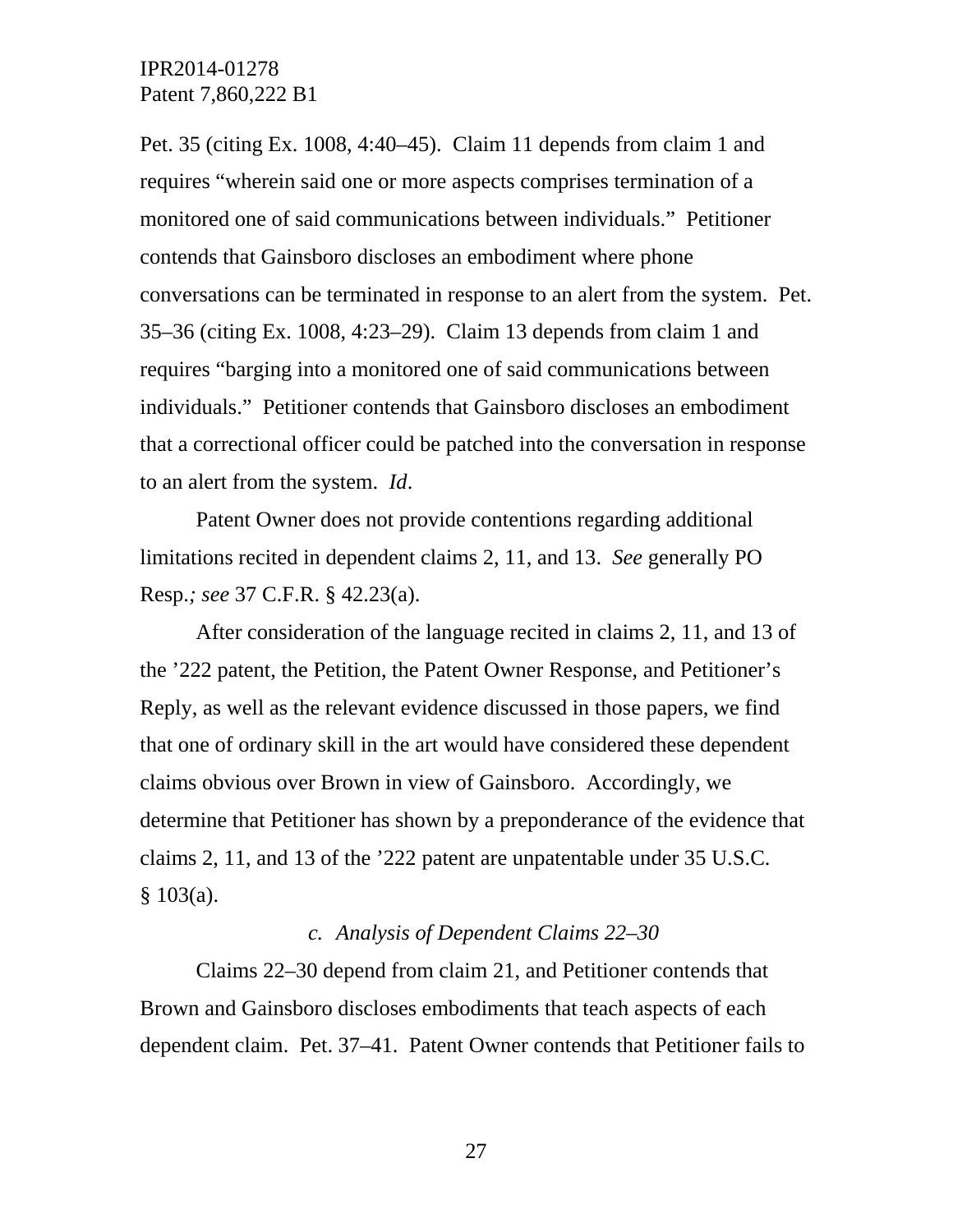explain how Brown or Gainsboro teach the limitations of claims 22, 23, and 26. PO Resp. 37–41.

After consideration of the language recited in claims 22–30 of the '222 patent, the Petition, the Patent Owner Response, and Petitioner's Reply, as well as the relevant evidence discussed in those papers, we find that one of ordinary skill in the art would have considered these dependent claims obvious over Brown in view of Gainsboro. Accordingly, we determine that Petitioner has shown by a preponderance of the evidence that claims 22–30 of the '222 patent are unpatentable under 35 U.S.C. § 103(a).

## *F. Asserted Obviousness of Claim 4 in View of Brown and Hong Kong*

Petitioner contends claim 4 of the '222 patent is unpatentable under 35 U.S.C. § 103 in view of Brown and Hong Kong. Pet. 41–42. Patent Owner disputes Petitioner's position, arguing that a person of ordinary skill in the art would not have had reason to combine the references in the manner proposed by Petitioner (PO Resp. 41– 43) and further that the combination of the references fails to teach or suggest all of the claim limitations (*id.* at 44–45).

We have reviewed the Petition, the Patent Owner Response, and Petitioner's Reply, as well as the relevant evidence discussed in those papers. For reasons that follow, we determine Petitioner has shown by a preponderance of the evidence that claim 4 of the '222 patent is unpatentable as obvious over the combination of Brown and Hong Kong.

### *1. Overview of Brown*

*See* Section II.D.1 discussed above.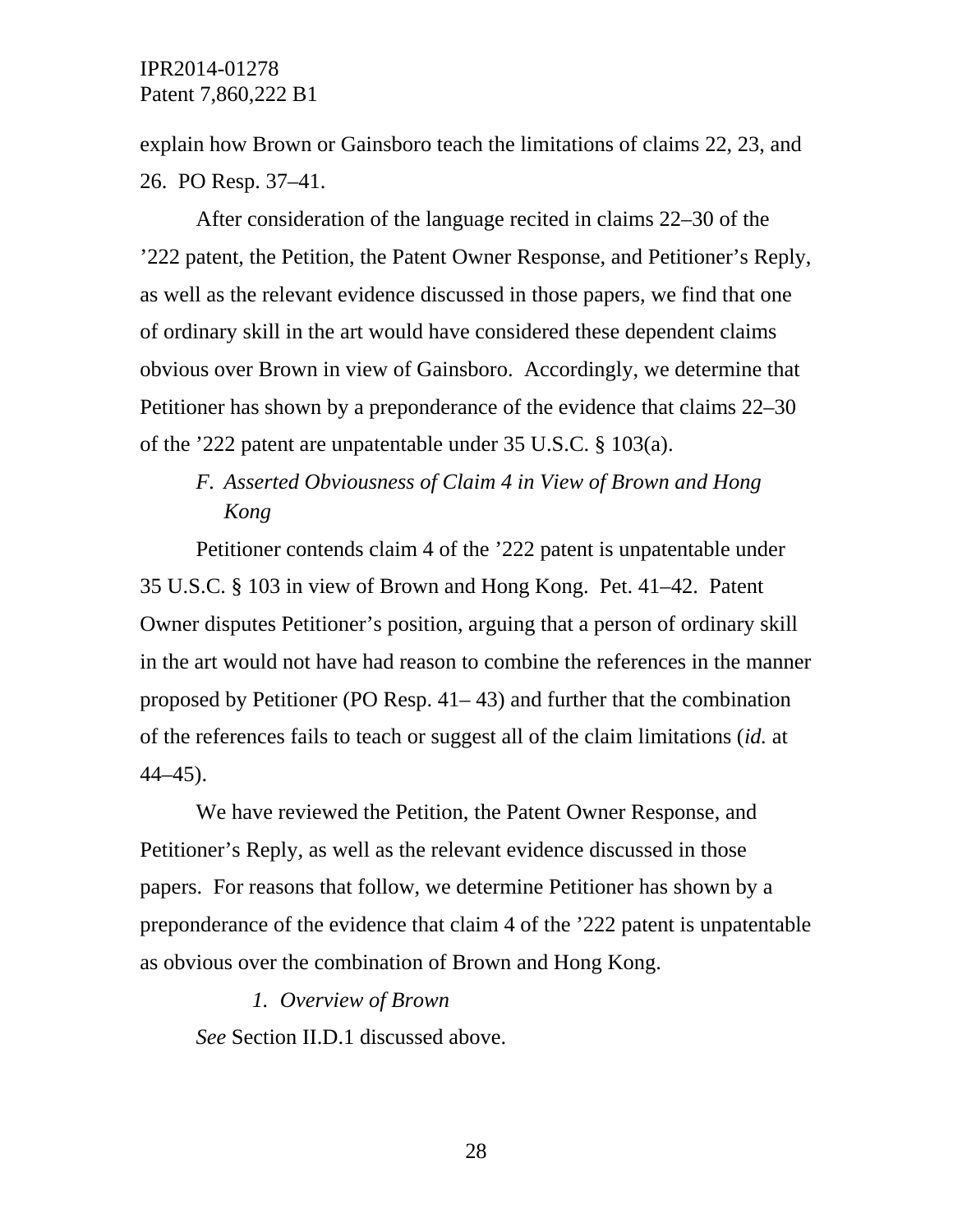### *2. Overview of Hong Kong*

Hong Kong discloses information regarding prison conditions in Hong Kong prisons under Chinese rule. Ex. 1009, 2. Hong Kong discloses that "notices are prominently posted warning visitors that monitoring [of communications] occurs." *Id.* at n115. Hong Kong further states that "in at least one maximum security prison, conversations between certain prisoners and their visitors are recorded." *Id.*

### *3. Analysis*

Petitioner contends that a person of ordinary skill in the art would have been motivated to combine Brown and Hong Kong because Brown describes monitoring telephone conference call services and Hong Kong describes monitoring of visitation calls with inmates. Pet. 42 (citing Ex. 1003 ¶139). According to Petitioner, substitution of one type of conversation (Brown's telephone call) with another type of conversation (Hong Kong's inmate visitation call) provides predictable results and, therefore, would have been obvious. *Id.* (citing *KSR Int 'l Co. v. Teleflex Inc.,* 550 U.S. 398, 416 (2007)). Therefore, Petitioner concludes that the combination of Brown and Hong Kong discloses "wherein said communications between individuals comprise controlled environment facility visitation calls."

Patent Owner, however, argues that Hong Kong is a report about prison conditions and is not a technical document that addresses telecommunications or monitoring of prison calls and, therefore, one of skill in the art would not look to Hong Kong for information and would not have combined it with Brown. PO Resp. 44–45. Patent Owner further argues that the combined references fail to teach "wherein said communications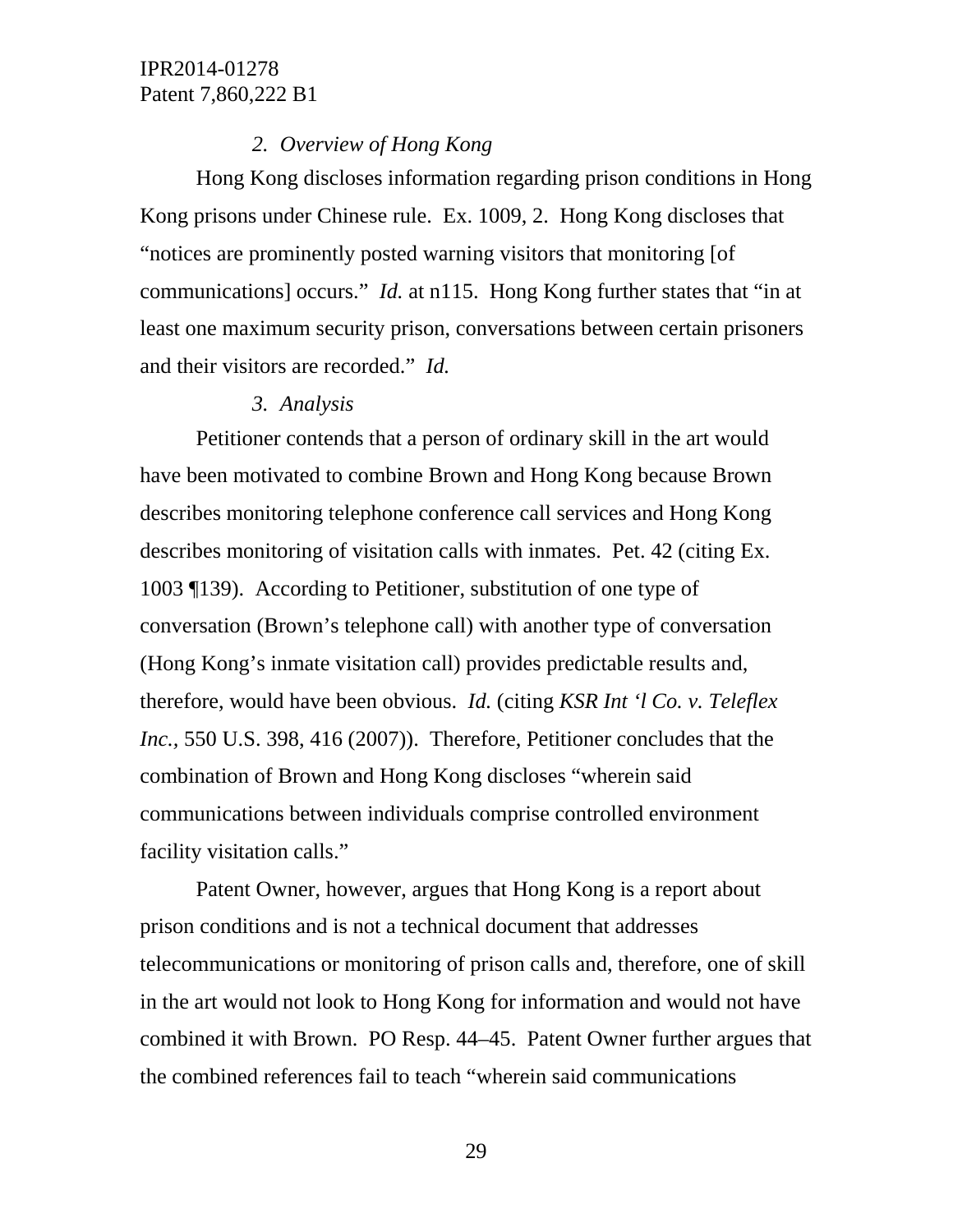between individuals comprise controlled environment facility visitation calls" as recited in claim 4. *Id.* 

Despite Patent Owner's arguments, we agree with Petitioner that the combination of Brown and Hong Kong would have rendered the claims obvious. Although Hong Kong is not a technical document, it does demonstrate the state of the art and that prisons were monitoring and recording calls between inmates and visitors. Therefore, we are satisfied that a person of skill in the art would have combined the information in Brown and Hong Kong, thereby rendering the limitation "wherein said communications between individuals comprise controlled environment facility visitation calls" obvious.

Accordingly, we determine that Petitioner has shown by a preponderance of the evidence that claim 4 of the '222 patent is unpatentable under 35 U.S.C. § 103(a).

*G. Asserted Obviousness of Claim 5 in View of Brown and Mow* 

Petitioner contends claim 5 of the '222 patent is unpatentable under 35 U.S.C. § 103 in view of Brown and Mow. Pet. 42–43. Patent Owner does not provide arguments disputing Petitioner's position. *See* 37 C.F.R. § 42.23(a).

After consideration of the language recited in claim 5 of the '222 patent, the Petition, the Patent Owner Response, and Petitioner's Reply, as well as the relevant evidence discussed in those papers, we find that one of ordinary skill in the art would have considered claim 5 obvious over Brown in view of Mow. Accordingly, we determine that Petitioner has shown by a preponderance of the evidence that claim 5 of the '222 patent is unpatentable under 35 U.S.C. § 103(a).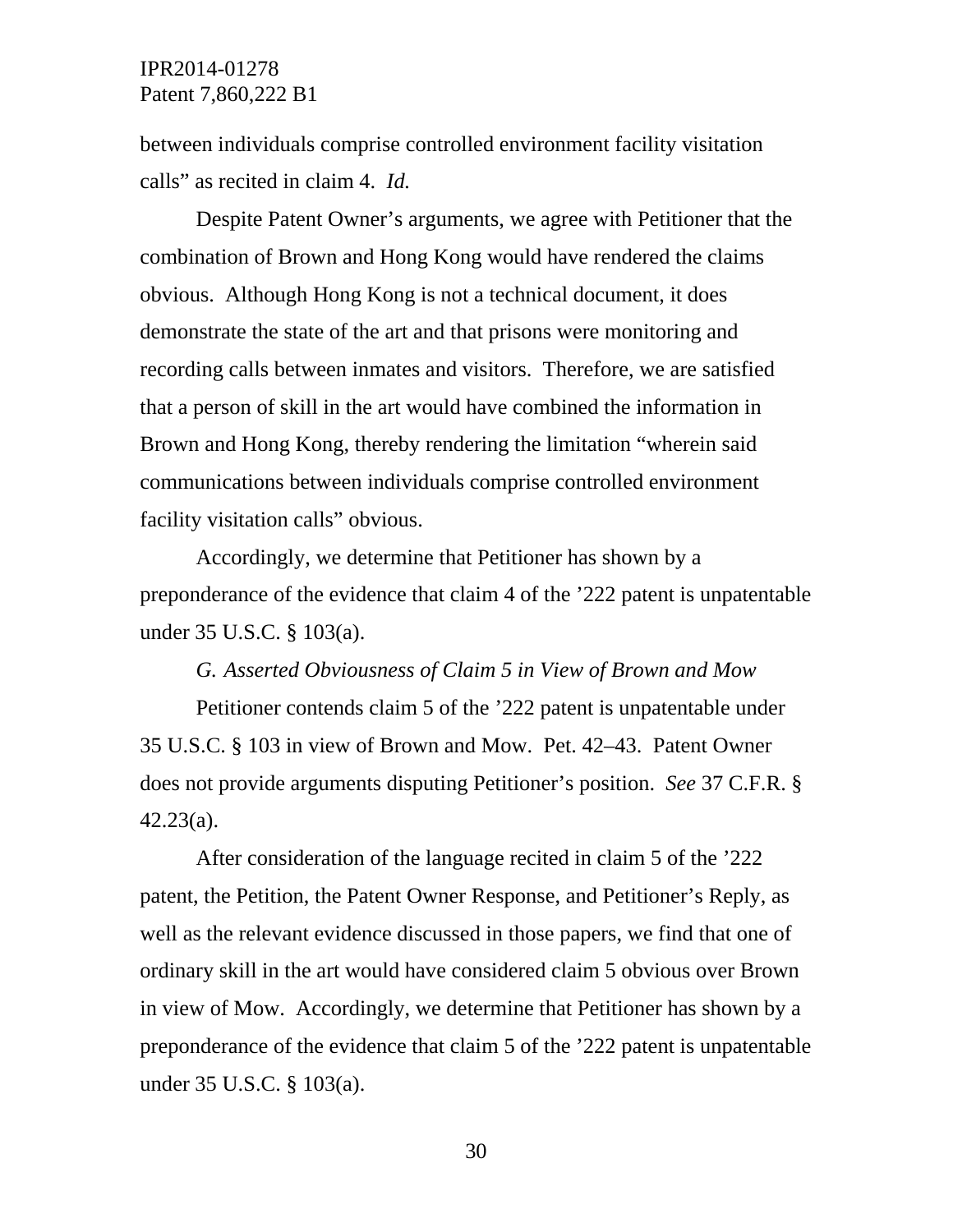*H. Asserted Obviousness of Claim 6 in View of Brown and Pettay* 

Petitioner contends claim 6 of the '222 patent is unpatentable under 35 U.S.C. § 103 in view of Brown and Pettay. Pet. 43–45. Patent Owner disputes Petitioner's position, arguing that the combination of the references fails to teach or suggest all of the claim limitations. PO Resp. 45–46. Specifically, Patent Owner contends that the disclosure of video recording by Pettay does not constitute "video conferencing," because Pettay does not disclose that the video is transmitted or communicated. *Id.*

We do not agree with Patent Owner. Rather, we agree with Petitioner's position. Pet. 43–45. As discussed above, Brown establishes a telephone conference between two or more users (Ex. 1007 ¶¶ 2, 13), such that the extension to video conferencing would have been obvious. Accordingly, we determine Petitioner has shown by a preponderance of the evidence that claim 6 of the '222 patent is unpatentable as obvious over the combination of Brown and Pettay.

## *I. Asserted Obviousness of Claim 12 in View of Brown, Gainsboro, and Johnson*

Petitioner contends claim 12 of the '222 patent is unpatentable under 35 U.S.C. § 103 in view of Brown, Gainsboro, and Johnson. Pet. 45–46. Patent Owner does not provide arguments disputing Petitioner's position. *See* 37 C.F.R. § 42.23(a).

After consideration of the language recited in claim 12 of the '222 patent, the Petition, the Patent Owner Response, and Petitioner's Reply, as well as the relevant evidence discussed in those papers, we find that one of ordinary skill in the art would have considered claim 12 obvious over Brown in view of Gainsboro and Johnson. Accordingly, we determine that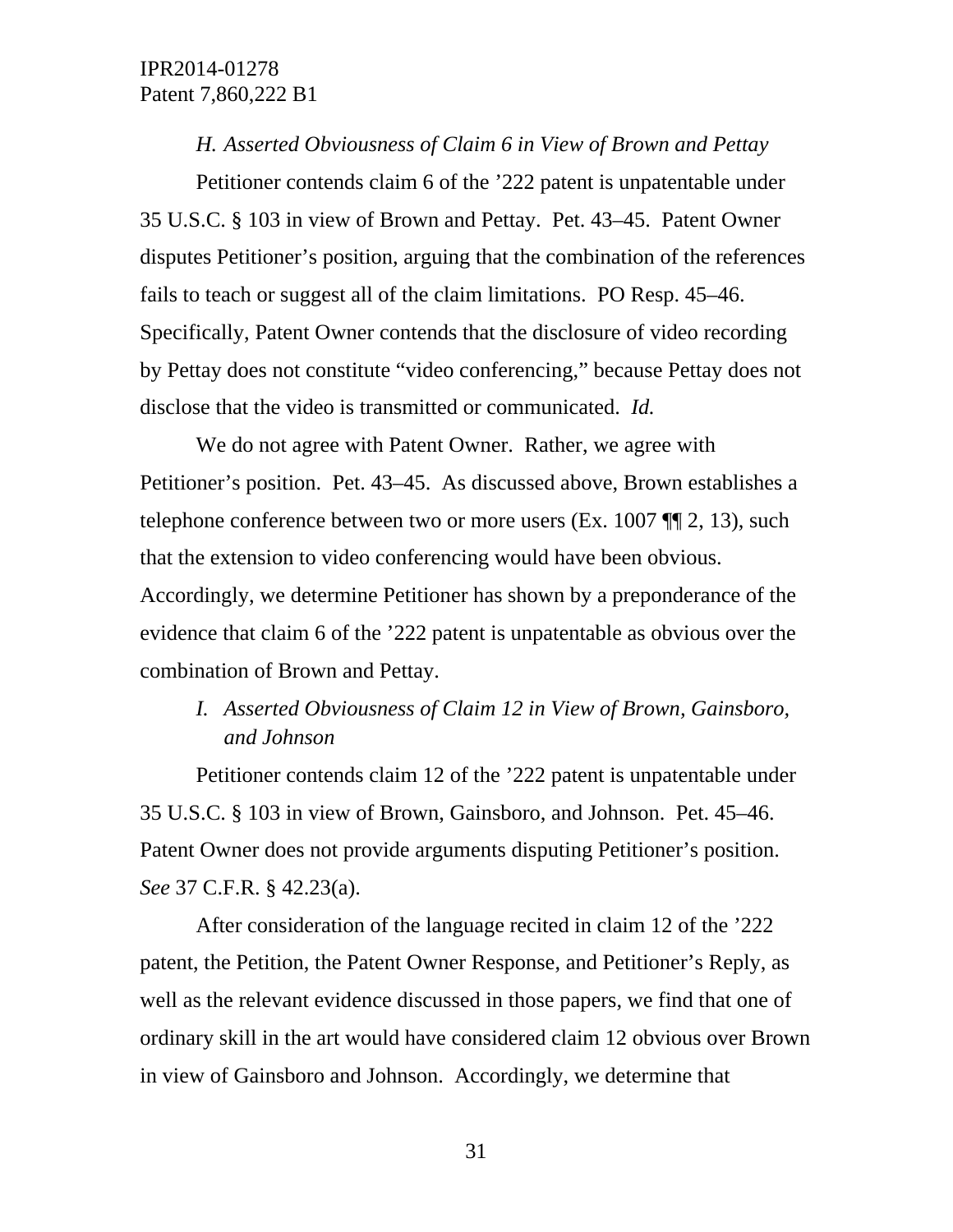Petitioner has shown by a preponderance of the evidence that claim 12 of the '222 patent is unpatentable under 35 U.S.C. § 103(a).

*J. Asserted Obviousness of Claim 20 in View of Brown and Crites* 

Petitioner contends claim 20 of the '222 patent is unpatentable under 35 U.S.C. § 103 in view of Brown and Crites. Pet. 47. Patent Owner does not provide arguments disputing Petitioner's position. *See* 37 C.F.R.  $§$  42.23(a).

After consideration of the language recited in claim 20 of the '222 patent, the Petition, the Patent Owner Response, and Petitioner's Reply, as well as the relevant evidence discussed in those papers, we find that one of ordinary skill in the art would have considered claim 20 obvious over Brown in view of Crites. Accordingly, we determine that Petitioner has shown by a preponderance of the evidence that claim 20 of the '222 patent is unpatentable under 35 U.S.C. § 103(a).

# *K. Asserted Obviousness of Claims 7, 9, and 16 in View of Brown and Hodge*

Petitioner contends claims 7, 9, and 16 of the '222 patent are unpatentable under 35 U.S.C. § 103 in view of Brown and Hodge. Pet. 48– 51. Patent Owner disputes Petitioner's position with regards to claim 16, arguing that the combination of the references fails to teach or suggest all of the claim limitations. PO Resp. 46–47. According to Patent Owner, claim 16 requires the identification of at least one of said individuals to be part of the information presented to the user by a data interface, yet Petitioner does not explain how the prior art presents information by a data interface. *Id.* The claim, however, does not require that identification be presented to a user by a data interface. Moreover, Hodge specifically addresses a solution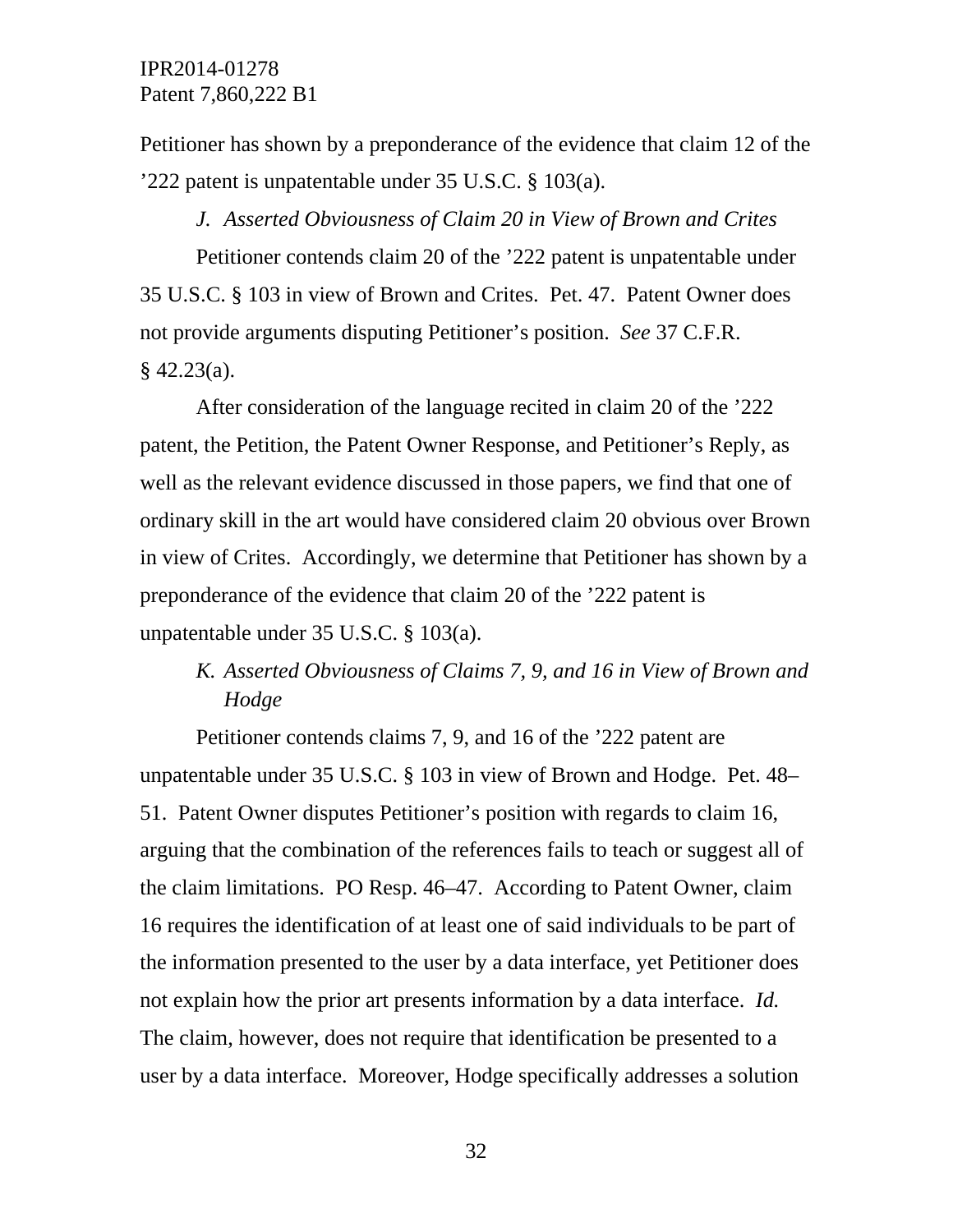of "an improved telephone call management system using improved identification means including biometric identification . . . [that] incorporates control means, monitoring means, recording means, and a reporting means for an institution based telecommunication network." *See* Ex. 1014 ¶ 42. Therefore, we agree with Petitioner's position and find that one of ordinary skill in the art would have considered claims 7, 9, and 16 obvious over Brown in view of Hodge.

Accordingly, we determine that Petitioner has shown by a preponderance of the evidence that claims 7, 9, and 16 of the '222 patent is unpatentable under 35 U.S.C. § 103(a).

#### III. MOTION TO AMEND

Patent Owner filed a Motion to Amend in order to correct the dependency of claims 15–20. Paper 21 ("Mot. to Amend"). According to Patent Owner, claims 15–20 depend from claim 1, but "it is clear from the claim language that they were intended to depend from claim 14." Mot. to Amend 2. In an *inter partes* review, amended claims are not added to a patent as of right, but rather must be proposed as a part of a Motion to Amend. 35 U.S.C. § 316(d). As the moving party, Patent Owner bears the burden of proof in establishing that it is entitled to add proposed substitute claims 15–20. 37 C.F.R. § 42.20(c). As part of this showing, Patent Owner must demonstrate (1) the amendment responds to a ground of unpatentability involved in the trial; (2) the amendment does not seek to enlarge the scope of the claims of the patent or introduce new subject matter; (3) the amendment proposes a reasonable number of substitute claims; and (4) the proposed claims are supported in the original disclosure. 37 C.F.R. § 42.121.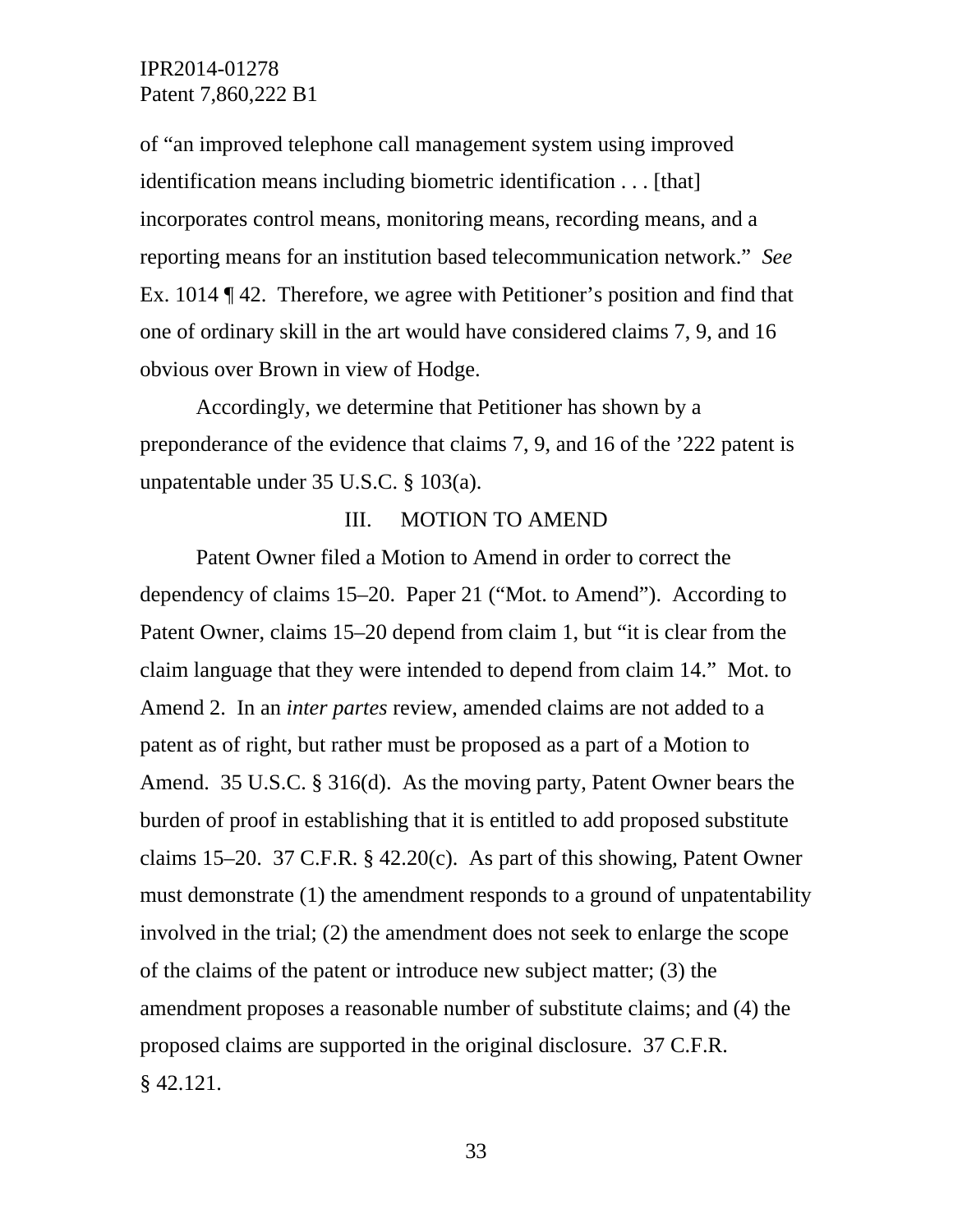Upon review of the Motion to Amend, we are not persuaded that the requirements of 37 C.F.R. § 42.121 have been met. Specifically, as Patent Owner notes multiple times in its Motion to Amend, the requested corrections "are not made in response to a ground of unpatentability involved in the [*inter partes* review]." Mot. to Amend 2, 10, 12, 15, 17, 19, 22. Rather, the correction is sought merely to correct the dependency of the claims to match the language of the claims as issued. *Id.* Although Patent Owner later argued that its Motion to Amend contains "an unfortunate typo that got carried throughout the Motion to Amend," (Tr. 34:3–5), the Patent Owner still failed to establish satisfactorily how a correction of claim dependency was in response to a ground of unpatentability involved in the trial (*see, e.g., id.* at 37:19–38:12).

Moreover, even if we were to accept Patent Owner's argument that the prior statement that "[t]h[e] proposed correction is not made in response to a ground of unpatentability involved in the [*inter partes* review]" was merely a typo or typos, Patent Owner does not establish the proposed claims are supported in the original disclosure. In fact, Patent Owner does not reference the original patent application once in its Motion to Amend, let alone provide citations that would demonstrate written description support for the proposed corrected claims.

Accordingly, we determine that Patent Owner has not met its burden on its Motion to Amend regarding entry of proposed substitute claims 15– 20, and thus, we deny the Motion to Amend.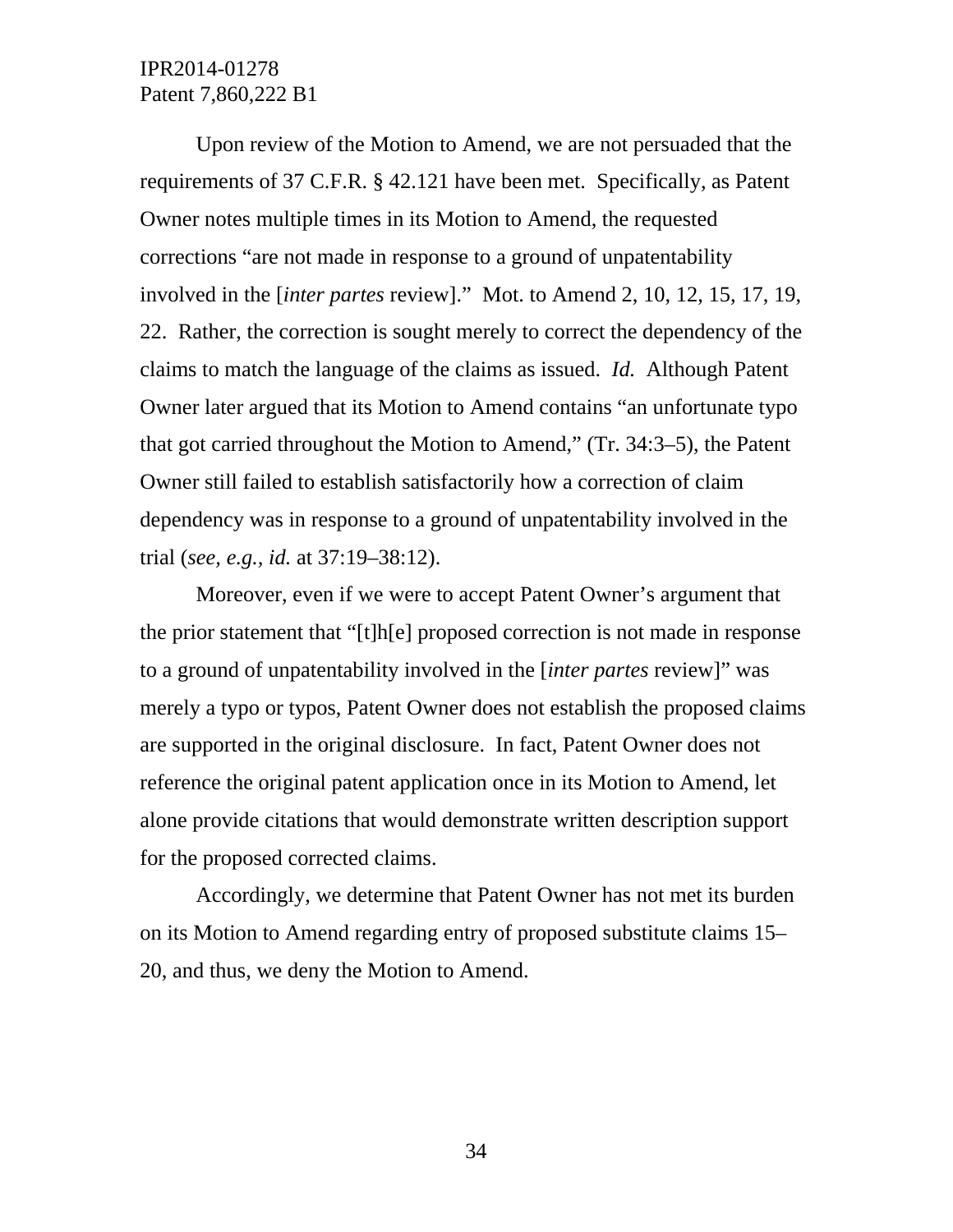## IV. CONCLUSION

We conclude Petitioner has shown by a preponderance of the evidence that claims 1–36 of the '222 patent would have been obvious in view of the following prior art references:

- 1. Claims 1, 3, 7–10, 14–19, 21, and 31–36 under 35 U.S.C. § 103(a) as unpatentable over Brown;
- 2. Claims 2, 11, 13, and 22–30 under 35 U.S.C. § 103(a) as unpatentable over Brown and Gainsboro;
- 3. Claim 4 under 35 U.S.C. § 103(a) as unpatentable over Brown and Hong Kong;
- 4. Claim 5 under 35 U.S.C. § 103(a) as unpatentable over Brown and Mow;
- 5. Claim 6 under 35 U.S.C. § 103(a) as unpatentable over Brown and Pettay;
- 6. Claim 12 under 35 U.S.C. § 103(a) as unpatentable over Brown, Gainsboro, and Johnson;
- 7. Claim 20 under 35 U.S.C. § 103(a) as unpatentable over Brown and Crites; and
- 8. Claims 7, 9, and 16 under 35 U.S.C. § 103(a) as unpatentable over Brown and Hodge.

In addition, we conclude Patent Owner has not demonstrated, by a

preponderance of the evidence, that the Motion to Amend meets the

requirements set forth in 37 C.F.R. § 42.121.

## V. ORDER

For the reasons given, it is

 ORDERED that, by a preponderance of the evidence, claims 1–36 of the '222 patent are unpatentable;

FURTHER ORDERED that Patent Owner's Motion to Amend is *denied*; and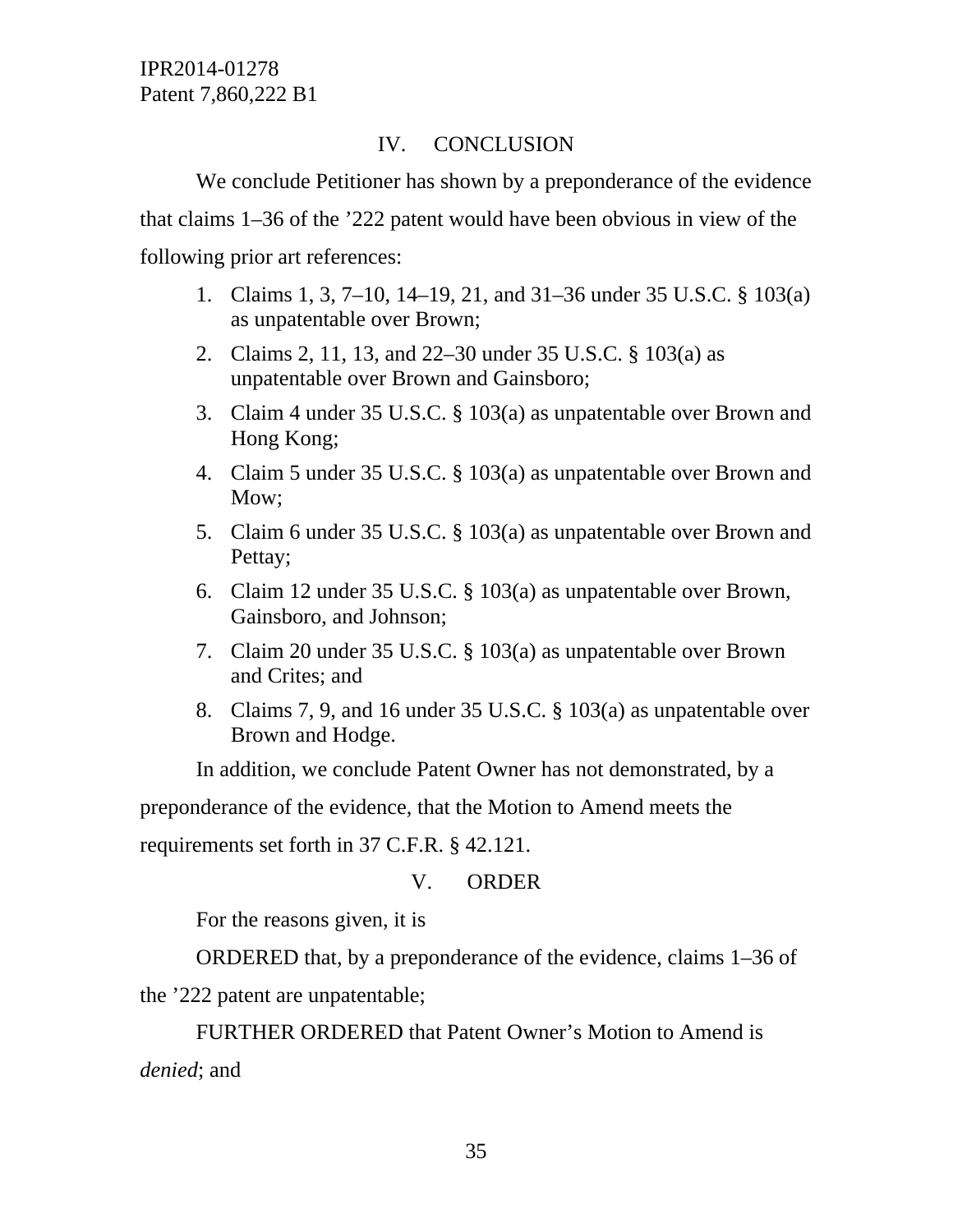FURTHER ORDERED that because this is a Final Written Decision, parties to the proceeding seeking judicial review of the decision must comply with the notice and service requirements of 37 C.F.R. § 90.2.